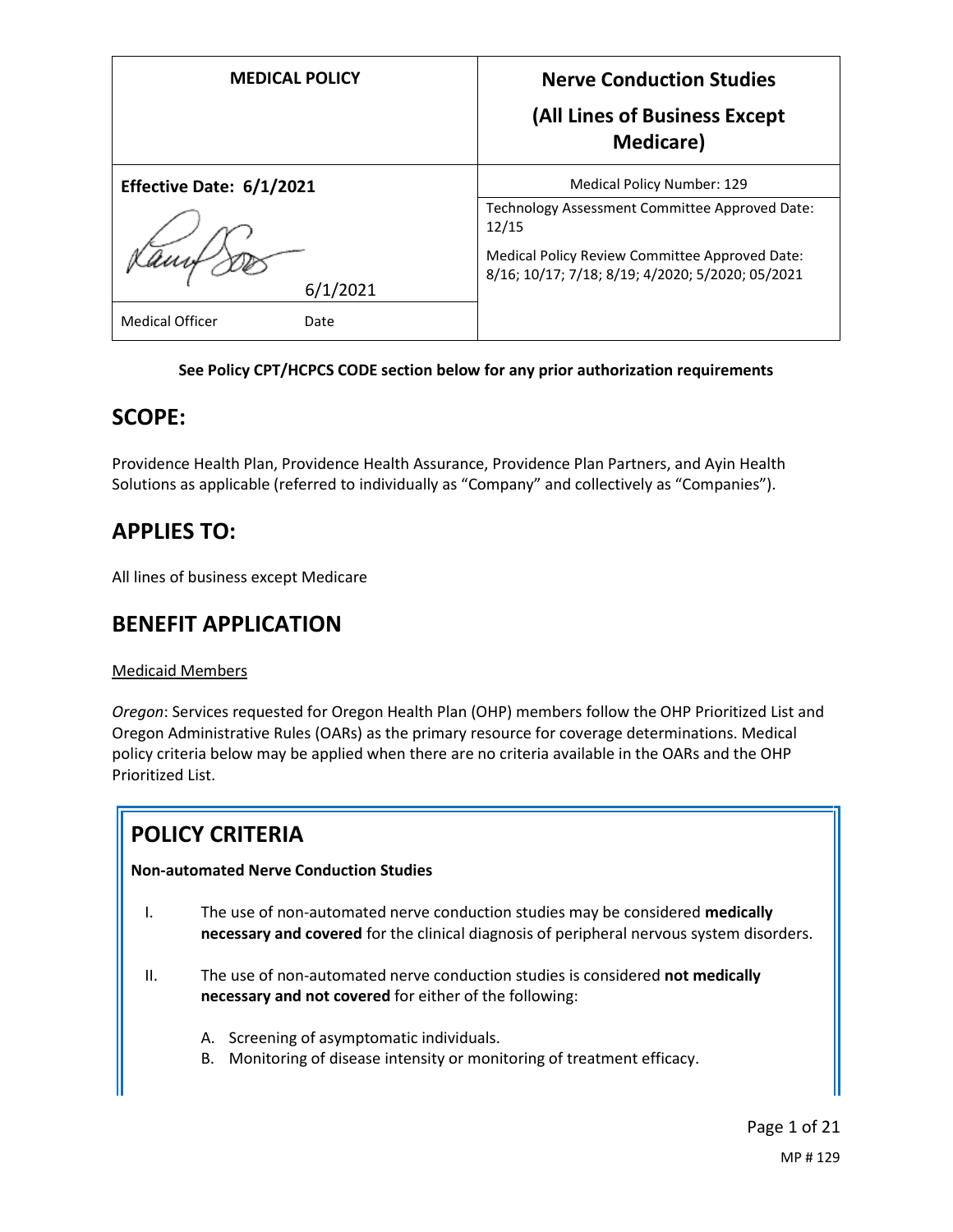III. The use of non-automated nerve conduction studies is considered **investigational and not covered** when the above criterion (I.) is not met, including, but not limited to diagnosis of conditions other than peripheral nervous system disorders.

#### **Automated Nerve Conduction Studies**

- IV. The use automated nerve conduction studies (e.g., testing with hand-held/point-of-care devices such as the NC-stat® device) are considered **investigational and are not covered** for to diagnose, evaluate, or monitor any condition, including, but not limited to:
	- A. Carpal tunnel
	- B. Chemotherapy-induced peripheral neurotoxicity
	- C. Diabetic neuropathy
	- D. Lumbosacral radiculopathies
	- E. Leprosy
	- F. Peripheral neuropathies of the lower extremities

#### **Quantitative Sensory Testing (QST)**

V. Quantitative sensory testing (QST) is considered **investigational and not covered** to diagnose or evaluate any condition.

#### **Sensory Nerve Conduction Threshold Testing (SNCT)**

VI. Sensory nerve conduction threshold testing (SNCT) is considered **investigational and not covered** to diagnose or evaluate any condition.

Link to **Policy Summary** 

### **BILLING GUIDELINES**

#### **Automated Nerve Conduction Studies**

- CPT code 95905 should be used when billing *automated* nerve conduction studies, such as NCstat.
- CPT codes 95907 95913 should *not be used to bill automated* nerve conduction testing.

#### **Non-automated Nerve Conduction Studies**

Each of the following codes 95907, 95908, 95909, 95910, 95911, 95912, and 95913, can be reimbursed only once per nerve, or named branch of a nerve, regardless of the number of sites tested or the number of methods used on that nerve.

Page 2 of 21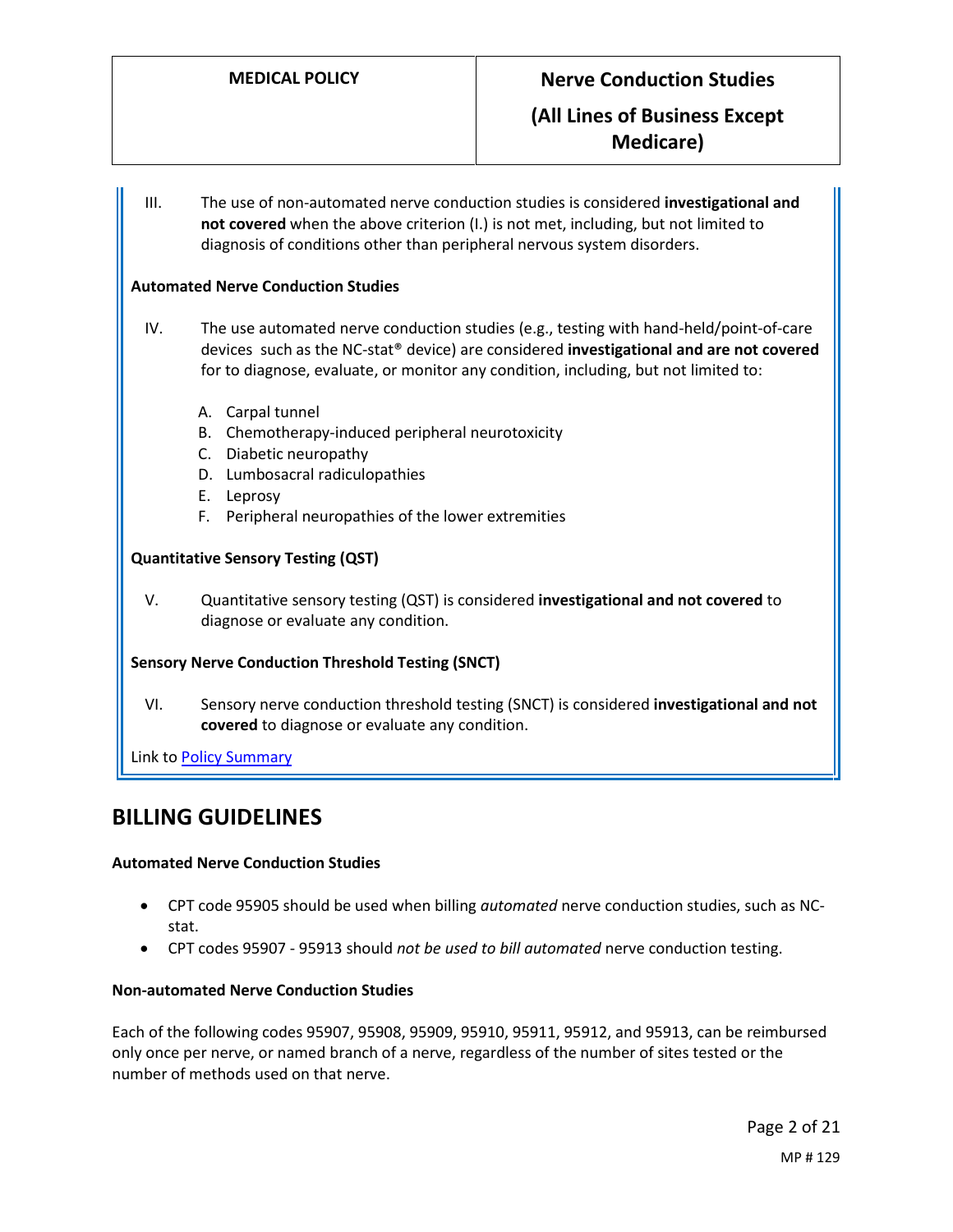### **(All Lines of Business Except Medicare)**

## **CPT/HCPCS CODES**

| <b>All Lines of Business Except Medicare</b>                                                  |                                                                                           |
|-----------------------------------------------------------------------------------------------|-------------------------------------------------------------------------------------------|
| <b>No Prior Authorization Required</b>                                                        |                                                                                           |
| 95907                                                                                         | Nerve conduction studies; 1-2 studies                                                     |
| 95908                                                                                         | Nerve conduction studies; 3-4 studies                                                     |
| 95909                                                                                         | Nerve conduction studies; 5-6 studies                                                     |
| 95910                                                                                         | Nerve conduction studies; 7-8 studies                                                     |
| 95911                                                                                         | Nerve conduction studies; 9-10 studies                                                    |
| 95912                                                                                         | Nerve conduction studies; 11-12 studies                                                   |
| 95913                                                                                         | Nerve conduction studies; 13 or more studies                                              |
| <b>Not Covered</b>                                                                            |                                                                                           |
|                                                                                               | Motor and/or sensory nerve conduction, using preconfigured electrode array(s),            |
| 95905                                                                                         | amplitude and latency/velocity study, each limb, includes F-wave study when               |
|                                                                                               | performed, with interpretation and report                                                 |
| 0106T                                                                                         | Quantitative sensory testing (QST), testing and interpretation per extremity; using touch |
|                                                                                               | pressure stimuli to assess large diameter sensation                                       |
| 0107T                                                                                         | Quantitative sensory testing (QST), testing and interpretation per extremity; using       |
|                                                                                               | vibration stimuli to assess large diameter fiber sensation                                |
| 0108T                                                                                         | Quantitative sensory testing (QST), testing and interpretation per extremity; using       |
|                                                                                               | cooling stimuli to assess small nerve fiber sensation and hyperalgesia                    |
| 0109T                                                                                         | Quantitative sensory testing (QST), testing and interpretation per extremity; using heat- |
|                                                                                               | pain stimuli to assess small nerve fiber sensation and hyperalgesia                       |
| 0110T                                                                                         | Quantitative sensory testing (QST), testing and interpretation per extremity; using other |
|                                                                                               | stimuli to assess sensation                                                               |
| G0255                                                                                         | Current perception threshold/sensory nerve conduction test, (snct) per limb, any nerve    |
| <b>Unlisted Codes</b>                                                                         |                                                                                           |
| All unlisted codes will be reviewed for medical necessity, correct coding, and pricing at the |                                                                                           |
| claim level. If an unlisted code is billed related to services addressed in this policy then  |                                                                                           |
| prior-authorization is required.                                                              |                                                                                           |
| 95999                                                                                         | Unlisted neurological or neuromuscular diagnostic procedure                               |

### **DESCRIPTION**

Non-automated (Conventional) Nerve Conduction Studies (NCSs)

Non-automated nerve conduction studies are tests typically administered by physicians (typically neurologists) which are performed to diagnose peripheral neuropathies. According to the American Association of Neuromuscular and Electrodiagnostic Medicine (AANEM), "they assess action potentials resulting from peripheral nerve stimulation which are recordable over the nerve or from an innervated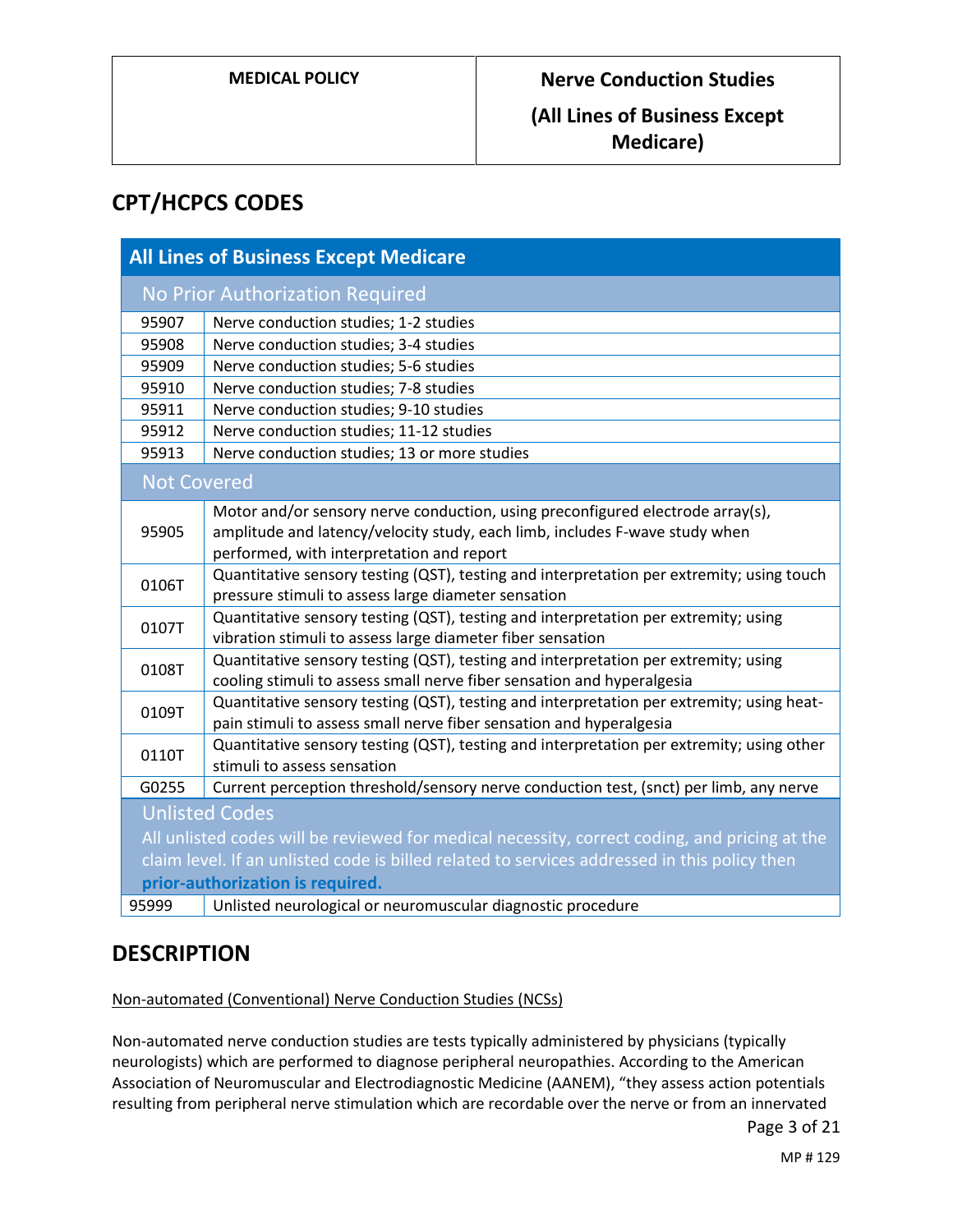muscle, the speed (conduction velocity and/or latency), size (amplitude), and shape of the response. Pathological findings include conduction slowing, conduction block, or reduced response. Results of the NCS reflect on the integrity and function of: (I) the myelin sheath, and (II) the axon of a nerve. Interruption of axon and dysfunction of myelin will both affect NCS results."<sup>1</sup>

#### Automated Nerve Conduction Studies (NCS)

Automated NCS differ from conventional NCS/EMG testing in that they may be used in a in a variety of clinical settings, including a physician's office, without the need for specialized training or equipment, theoretically obtaining results within minutes. Portable, automated devices are currently being investigated in the evaluation of several conditions, including carpal tunnel syndrome, diabetic peripheral neuropathy, and others, either as an alternative to or as an adjunct to conventional NCS.

There are several devices currently marketed as point of care devices for automated NCS. The first to be FDA approved, and the most-commonly studied device is the NC-stat device, described below.

#### *NC-stat System (NeuroMetrix, Inc.)*

The NC-stat device received FDA approval for the measurement of neuromuscular signals that are useful in diagnosing and evaluating systemic and entrapment neuropathies. The device has been approved for *use as an adjunct to, and not as a replacement fo*r, conventional electrodiagnostic measurements. 2

The device consists of a hand-held, battery operated monitor and a disposable sensor. The device measures two median nerve electrophysiological parameters:

- 1. Distal motor latency (DML): the interval between the onset of the stimulus and the onset of the resultant compound muscle action potential (CMAP) in the thenar muscles.
- 2. F-wave latency (F-LAT): the median interval between the onset of the stimulus and the onset of a CMAP in the thenar muscle resulting from antidromic activation of the motor neurons in the spinal cord

Reports in the literature indicate that the original NC-stat device is limited by anatomical variations of sural nerve, severe edema, excessive adipose tissue, poor skin preparation and device misplacement, which might produce non-recordable measurements.<sup>3,4</sup> Therefore, in case of a 'zero' result using the NCstat device, it is not possible to differentiate between a diseased state and nonclinical causes. In these cases conventional NCS must be performed. Nondiagnostic results, thereby necessitating re-testing, have been reported in 8-10% of patients while testing the sural, median and ulnar nerves.<sup>5,6</sup>

However, current devices marketed by NeuroMetrix, have been modified to address some of the shortcomings of the original NC-stat device.

1. The NC-stat® DPN-Check™ device has been modified from its predecessor and is intended to measure the sural nerve. Therefore, it is currently being evaluated to assess diabetic peripheral neuropathy (DPN).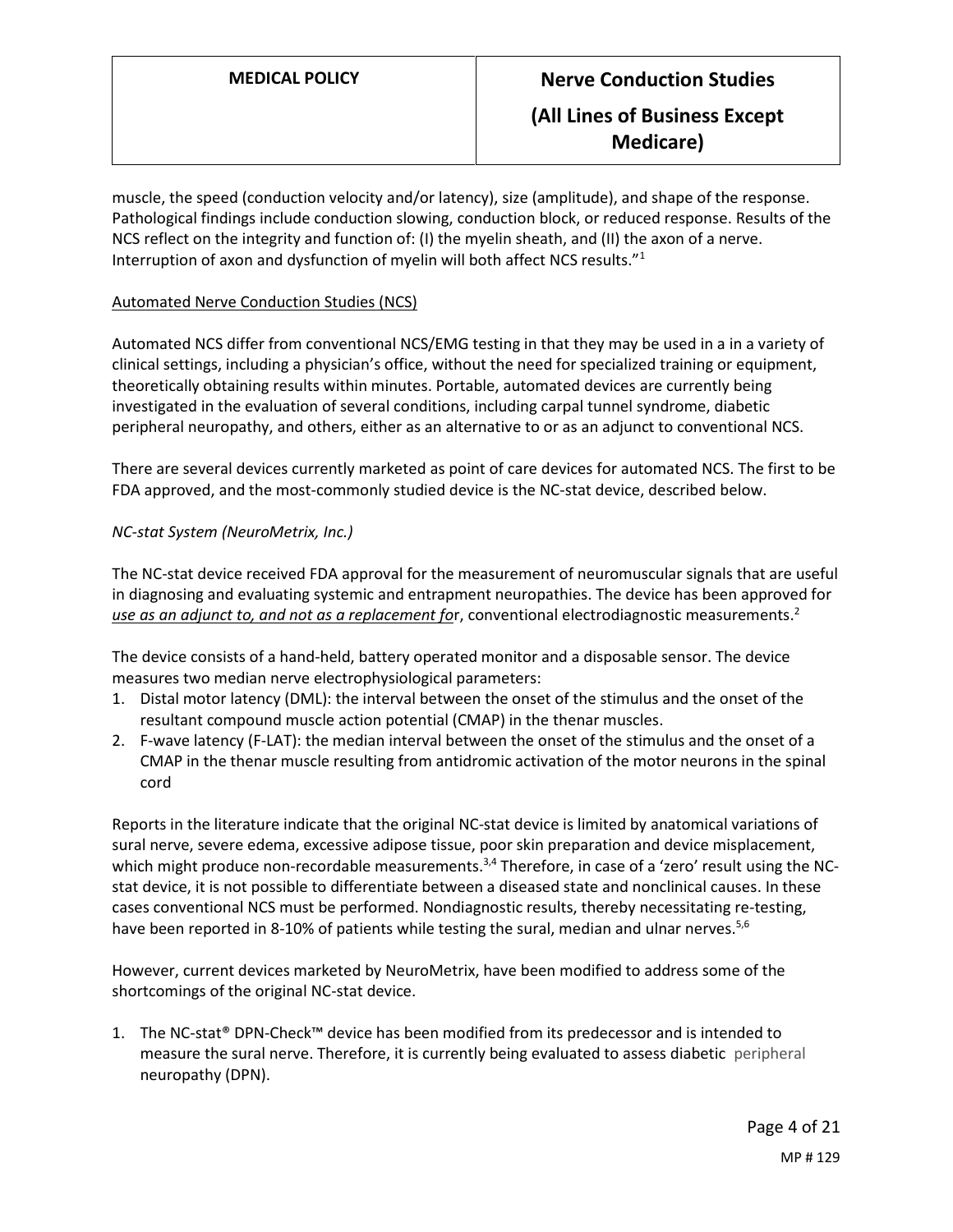2. The NeuroMetrix ADVANCE™ is intended to perform nerve conduction studies in a similar manner to its predecessor, but contains an additional module for invasive needle EMG, in an effort to provide a more complete evaluation.

#### Quantitative Sensory Testing (QST)

QST techniques are being investigated as noninvasive tests to diagnose peripheral neuropathies. QST involves a variety of testing techniques to assess a patient's perception of pressure, vibration, and temperature. These tests have the potential to provide more detailed information about nerve function than conventional NCS, since QST is performed across the ranges of normal sensation, to determine whether the thresholds for capacity to perceive pressure, vibration, and/or temperature have become abnormal.<sup>7</sup>

Several different types of QST exist:<sup>7</sup>

- Pressure sensation QST, which includes two types of tests:
	- $\circ$  Tests which measure the threshold for pressure sensation (e.g., monofilament QST)
	- $\circ$  Tests which measure the density of pressure-sensing nerves (e.g., 2-point and circumferential discrimination QST)
- Vibration QST (e.g., Rydel-Seiffer tuning fork)
- Thermal QST (e.g., devices which heat and cool a metal probe)

One disadvantage of QST compared to conventional NCS is that QST is subjective, relying on selfreporting of the sensations they experience during testing. In contrast, conventional NCS measure nerve function directly and requires no reporting from the patient.<sup>7</sup>

QST has several important limitations: $7-9$ 

- 1. QST consists of psychophysiological tests that require normal cognition on the part of the patient. Therefore, cognitive impairment or the desire for an abnormal test may introduce bias.
- 2. QST provides no information on whether sensory dysfunction is due to peripheral or central pathology.
- 3. The test may lack objectivity due to patient status (e.g., distraction, boredom, inattention, fatigue, drowsiness) and reaction time.
- 4. Variables such as electrode size, site of stimulation, method and rate of change of the stimulation, method of obtaining patient's response, and variations in testing devices, make reproducibility of the test results difficult.
- 5. There is a lack of standardization for testing procedures and reporting outcomes.

Due to these variables, QST lacks the objectivity of conventional NCS.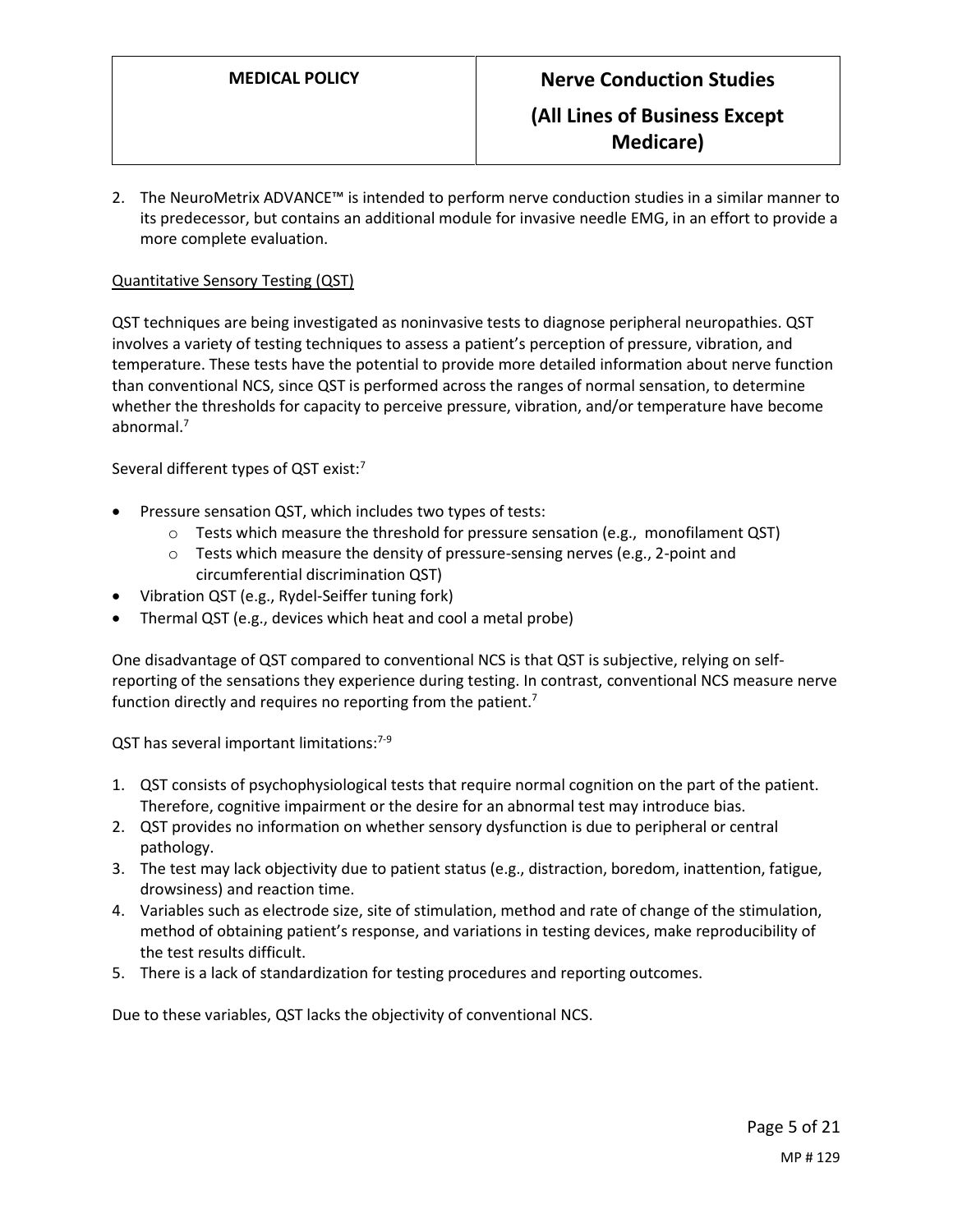#### Sensory Nerve Conduction Threshold (SNCT) Testing

Sensory nerve conduction threshold (SNCT or sNCT) testing, also known as perception sensory threshold testing or current perception threshold (CPT) testing, is a procedure that is different and distinct from the conventional assessment of nerve conduction velocity, amplitude, and latency used in nonautomated NCS. $^1$ 

SNCT tests are marketed as noninvasive and are intended to be used in combination with other tests, to diagnose suspected neurologic disorders, such as carpal tunnel syndrome and diabetic neuropathy, and to monitor patients with existing deficits.<sup>10</sup>

SNCT uses electrical stimulation rather than touch alone to measure and quantify the amount of physical stimulation required for a patient to perceive sensory stimulation. SNCT testing evaluates the function of the C, A-delta, and A-beta nerve fibers. In SNCT testing, three different levels of electrical stimulation are applied to an area of the skin that corresponds to the specific nerve being studied. The minimal amount of electrical stimulation needed to elicit a sensation is noted, based on patient responses, making these tests subjective in nature.<sup>10</sup>

### **REVIEW OF EVIDENCE**

Conventional non-automated nerve conduction studies (NCSs) are standard of care for diagnosing peripheral nervous system disorders. Therefore, the following evidence review will focus on the investigational types of nerve conduction testing, including automated NCS, quantitative sensory testing (QST) and sensory nerve conduction threshold testing (SNCT). A review of the ECRI, Hayes, Cochrane, and PubMed databases was conducted regarding the use of these three investigational types of nerve conduction testing for the diagnosis, evaluation or monitoring of any nervous system disorders. Below is a summary of the available evidence identified through April 2021.

#### **Automated Nerve Conduction Studies**

Analytical and Clinical Validity

### *Carpel Tunnel Syndrome (CTS)*

The NC-stat system has been used to evaluate carpel tunnel syndrome (CTS). Studies comparing automated NCS using the NC-Stat device to traditional electrodiagnostic studies have reported significant correlations between the two tests in cohorts of patients being evaluated for CTS. $11-13$ However, these studies were poorly designed, involved small sample sizes (n=33 and 62) and lack generalizability due to study populations studied. In addition, evidence regarding measures of diagnostic performance (sensitivity and specificity) of the NC-stat system compared to standard testing for CTS is conflicting and does not permit strong conclusions regarding the usefulness of this type of NCS.<sup>11,14,15</sup>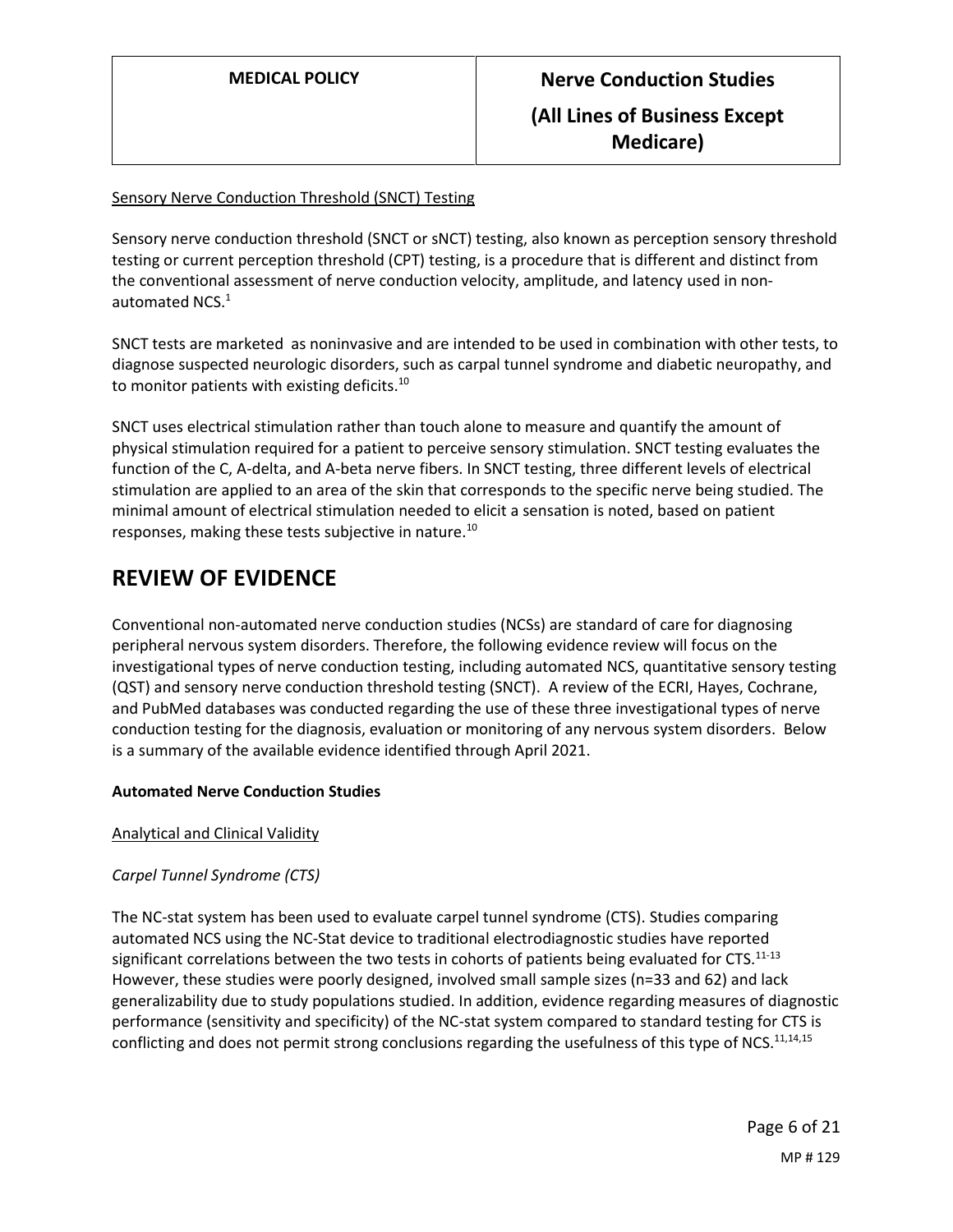#### *Diabetic Neuropathy*

Hand-held devices for automated NCSs have also been evaluated in the context of diabetic neuropathy, where case-control studies have reported significant correlations when comparing these devices with reference standards.<sup>4,16,17</sup> However, evidence regarding measures of diagnostic performance (sensitivity and specificity) of these devices compared to standard testing for diabetic neuropathy is conflicting.<sup>16,18-</sup> 22

In one of the largest case series that compared the diagnostic utility of the NC-stat device to a number of standard nerve conduction tests for diabetic neuropathy in patients with type 1 diabetes, Pambianco et al. evaluated 195 patients.<sup>22</sup> Sensitivity and specificity of the NC-stat device were reported as 79% and 48%, respectively, for detection of diabetic peripheral neuropathy, and 77% and 38% for the detection of amputation/ulcer/ or neuropathic pain. The Michigan Neuropathy Screening Index (MNSI) had the highest sensitivity (87% and 80%) and specificity (49% and 36%) for diabetic peripheral neuropathy and amputation/ ulcer/ or neuropathic pain. The authors concluded that the reduced specificity of the NCstat device limits its use as a diagnostic tool for individuals with type 1 diabetes.

In a recent case-control study on diabetic neuropathy by Sharma et al. in 2015, 162 patients with diabetes (80 with type 1 and 82 with type 2 diabetes) and 80 healthy controls were tested with the NCstat system.<sup>4</sup> The authors reported significant correlations between NC-stat results and those of two different conventional nerve conduction tests (conduction and amplitude potential), but the correlations were lower in the diabetics than in the healthy controls (r=0.73-0.78 versus 0.83-0.90, respectively). In addition, although the authors reported that the NC-stat device was able to distinguish between diabetics and healthy controls, the confidence intervals were wide, making it difficult to draw conclusions due to insufficient power. Lastly, in patients with mild neuropathy who would benefit most from early diagnosis, the sensitivity of the NC-stat device was substantially lower than patients with moderate to severe disease.

Overall, the case-control studies evaluating the use of the NC-stat device for diabetic neuropathy suffer from limitations including small sample size and heterogeneity in the types of diabetics included in each study (e.g., type I only, type II only, mixed patient populations, patients with abnormal glycemia).

#### *Other Conditions*

Several other indications have been evaluated using the NC-stat system in small case series (n<100 patients), including lumbosacral radiculopathies,<sup>23</sup> leprosy,<sup>24</sup> lower extremity symptoms,<sup>25,26</sup> and chemotherapy-induced peripheral neurotoxicity.<sup>27</sup> However, there is not enough evidence on these indications to permit conclusions regarding the diagnostic utility of automated NCS.

#### Clinical Utility

No studies were identified that reported on measures of clinical utility, such as improved health outcomes and functional status, in patients who underwent automated NCSs compared to those who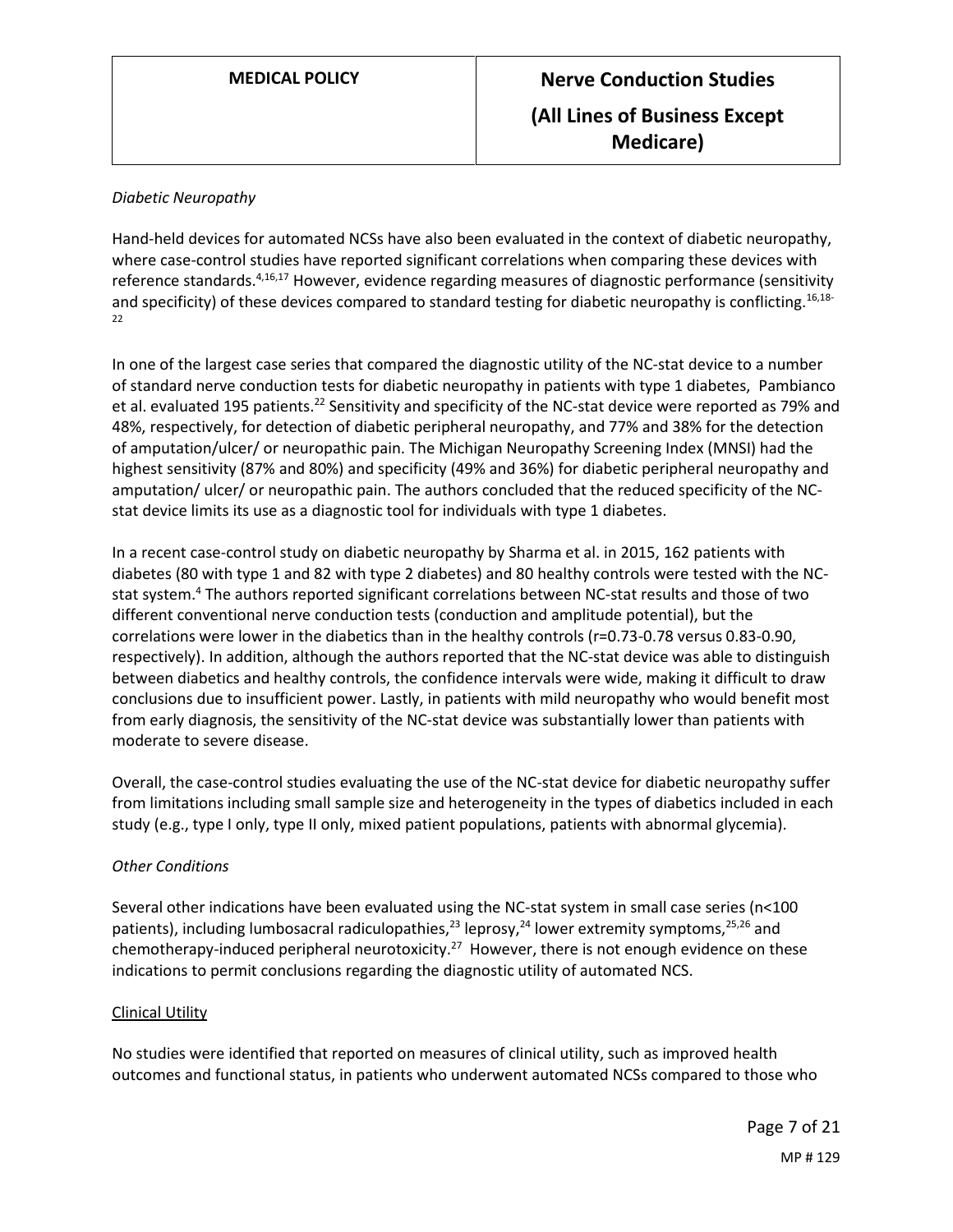underwent conventional testing. In addition, no studies were identified that relied on automated NSCs to guide patient management for any indication.

#### Automated Nerve Conduction Evidence Summary

The body of evidence evaluating hand-held, point-of-care devices for automated nerve conduction testing consists entirely of case series, retrospective reviews, and nonrandomized case-control studies that have evaluated the diagnostic utility of these devices for a number of indications. The majority of studies have evaluated the NC-stat device or its successor, the DPN-Check device. No systematic reviews or randomized controlled trials comparing the results of these automated devices to those of conventional nerve conduction tests were identified for any indication. There is insufficient evidence that automated nerve conduction testing devices are valid tools to diagnose peripheral neuropathies and a paucity of evidence that the use of these devices alters management or improves patient outcomes.

#### **Quantitative Sensory Testing (QST)**

#### Analytical and Clinical Validity

#### *Migraine*

In 2018, Nahman-Averbuch and colleagues conducted a systematic review evaluating QST's testing in patients with migraine to identify QST parameters that are reliably different between patients with migraine and healthy controls.<sup>28</sup> Independent investigators systematically searched the literature through January 2017, identified eligible studies, assessed study quality and extracted data. In total, 65 studies were included for meta-analysis. For each QST modality, investigators calculated up to 3 metaanalyses for combined (combined data from multiple testing locations), local (head and neck), and nonlocal (outside the head or neck) locations. Meta-analysis revealed no evidence of significant differences in detection thresholds between patients with migraine and healthy controls across studies. Lower heat and pressure pain thresholds were observed in patients with migraine compared with healthy controls in the combined locations. Importantly, lower pressure pain threshold in patients with migraine was found in local areas but not in nonlocal areas. In addition, patients with migraine had higher pain ratings to cold suprathreshold stimuli for combined and nonlocal areas, and higher pain ratings to electrical suprathreshold stimuli for nonlocal areas. Limitations included the substantial heterogeneity across subjects, which may have confounded results. While authors stated that alterations in nociceptive processing of patients with migraine may be modality, measure, and location specific, additional studies are needed that use more than 1 QST stimulus modality or measure.

#### *Diabetes*

In 2012, Moloney et al. published a systematic review that examined the reliability of thermal QST.<sup>29</sup> Twenty-one studies were included, eight of which evaluated thermal QST in diabetic patients, and nine studies recruiting only healthy subjects. Other studies included patients with spinal cord injury (n=2), sciatica (n=1) and complex regional pain syndrome type I (n=1). Only five studies were considered high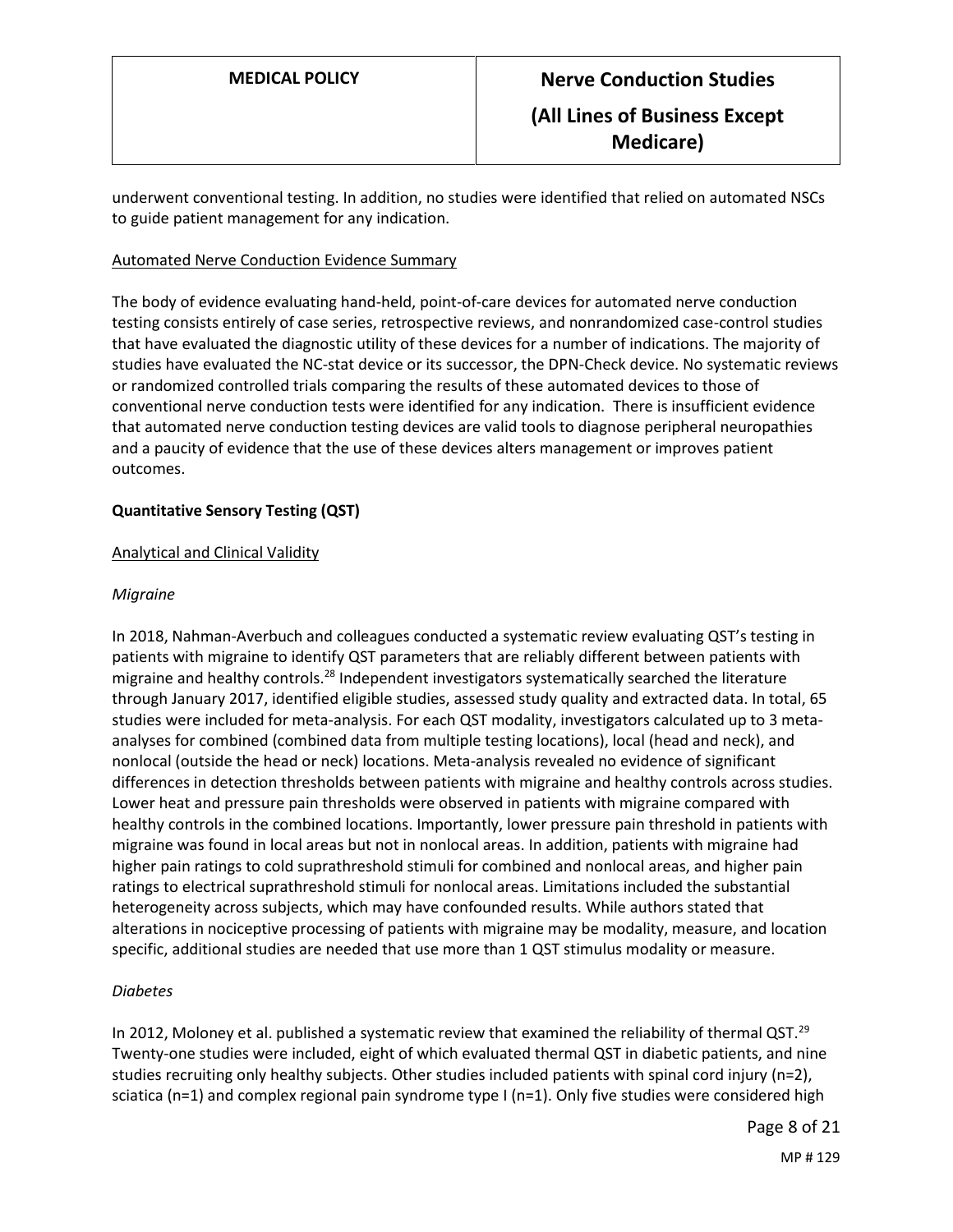quality. The review authors found considerable variation in the reliability of thermal QST between studies, stating that methodologic limitations included incomplete information on the qualifications/training of those administering the tests, a lack of blinding and randomization, and lack of standardization of test protocols.

### *Lower Extremity Peripheral Neuropathy*

In 2014 (reviewed 2018; archived 2019), Hayes published a review of QST for the diagnosis of lower extremity peripheral neuropathy, including 29 prospective or retrospective cohort, cross-sectional, matched-group, or case-control studies evaluating QST for detection of neuropathy or foot ulcer and/or amputation susceptibility.<sup>7</sup> The studies included in the review only reported on measures of analytical and clinical validity, and no clinical utility studies were identified. This review included heterogeneous studies in terms of size (n=30 to 1441 patients), patient age (pediatric and adult patients), the type of QST used, and the etiology of the neuropathy (diabetes, human immunodeficiency virus (HIV) infection, alcohol use, rheumatologic disease, chemotherapy-induced).

Overall, all of the included studies were determined to be of poor to very poor quality. The amount and consistency of evidence concerning QST for the diagnosis of neuropathy varied widely, depending on the type of QST and the indication for testing. Overall, low quality evidence suggested that vibration QST had moderate to high accuracy for the diagnosis of neuropathy (rating of "**C**") and that monofilament QST and vibration QST have moderate to high accuracy for the diagnosis of loss of protective sensation (Hayes rating of "**C**"). However, the review stated that there was, "uncertainty due to the lack of uniformity in cutoff values used to interpret QST results and insufficient comparison with simpler methods for the diagnosis of neuropathy."

The review concluded "there is insufficient evidence (rating of "**D2**") to evaluate monofilament QST for the diagnosis of neuropathy or to evaluate monofilament QST for the diagnosis of neuropathy or to evaluate thermal QST, ball bearing QST, 2-point discrimination QST, or tactile circumferential QST for the diagnosis of neuropathy or susceptibility to foot ulcer and/or amputation." The review stated that there was either a small number or lack of studies for all types of QST except vibrational QST, "divergent results, differing methodologies, and/or incomplete reporting of methodology in studies of these forms of QST for the diagnosis of neuropathy."

#### *Spinal Pain*

In 2013, Hubscher et al. published the results of a systematic review that evaluated the association between QST and self-reported pain and disability in patients with spinal pain, including 40 studies (28 of which used pressure QST). The overall analysis found low or no correlations between pain thresholds, as assessed by QST and self-reported pain intensity or disability. The review concluded that QST provided low accuracy for diagnosing patients' level of spinal pain and disability.<sup>30</sup>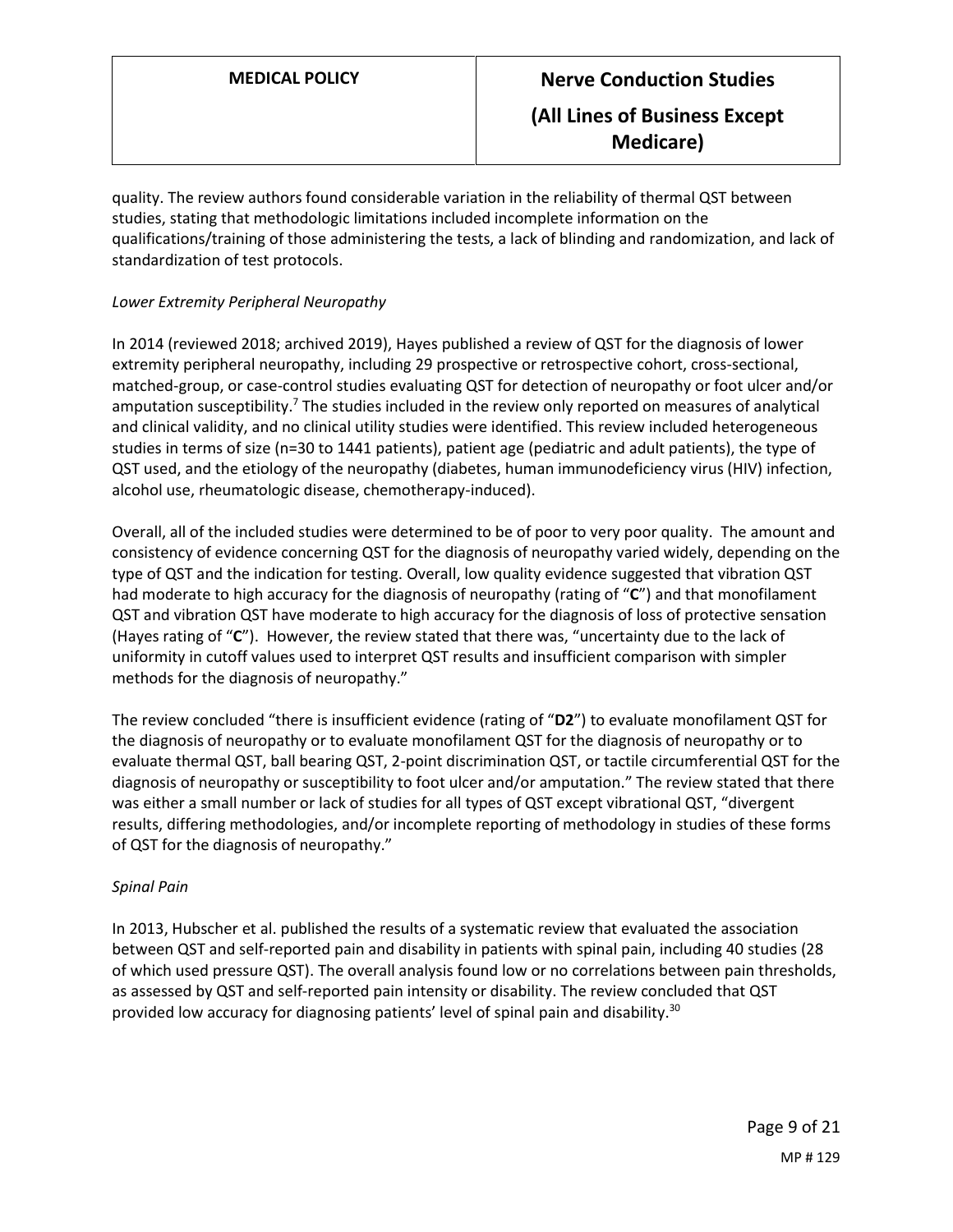#### *Other Indications*

Single studies have published measures of either analytical validity or clinical validity for several of the QST techniques. However, these single studies do not provide enough evidence to draw conclusions about the performance or diagnostic utility of the different types of QST techniques for the indications for which they have been studied. Below are the studies identified that have reported on various QST techniques for indications not addressed in the systematic reviews above.

- Pressure QST:
	- $\circ$  One case-control study comparing pressure QST and convention NCSs in 79 patients with carpel tunnel syndrome and 26 healthy controls.<sup>31</sup>
	- $\circ$  One case-control study evaluating pressure QST in 30 patients with winged scapula and upper trunk injury and 10 healthy controls.<sup>32</sup>
- Vibration QST:
	- $\circ$  One case series comparing vibration threshold testing with standard NCSs in 195 (86%) follow-up) subjects with diabetes mellitus.<sup>33</sup>
	- o One case series comparing vibration threshold testing (using a non-FDA approved device) with standard NCSs in 100 patients with type II diabetes.<sup>34</sup>
- Thermal QST:
	- $\circ$  One case series evaluating warm and cool thresholds in 89 patients with low back pain.<sup>35</sup>
	- $\circ$  One case series comparing warm and cool thresholds to conventional NCSs and skin biopsy for 124 patients with small fiber neuropathy.<sup>36</sup>

In addition, one small case series evaluated several QST techniques as a potential method of identifying early clinical markers of chemotherapy-induced neurotoxicity in 48 colorectal cancer patients assigned to two different chemotherapy drugs.<sup>37</sup> This was the only study identified using QST for this indication.

#### *Analytical and Clinical Validity Evidence Summary*

The body of evidence evaluating QST techniques for peripheral neuropathies primarily consists of nonrandomized comparative studies and case series, and systematic reviews of these studies. Primary studies have been published on small, heterogeneous patient populations, evaluating a variety of different QST devices. These studies have reported either device/test performance measures or the diagnostic utility of these devices for a large number of indications. Limitations of the primary studies include flawed study methodology; lack of a control groups; large proportions of patients who did not complete all of the testing and/or were lost to follow-up; lack of comparisons to conventional neurological tools for any given condition; heterogeneity in testing parameters, devices and protocols; and lack of randomization.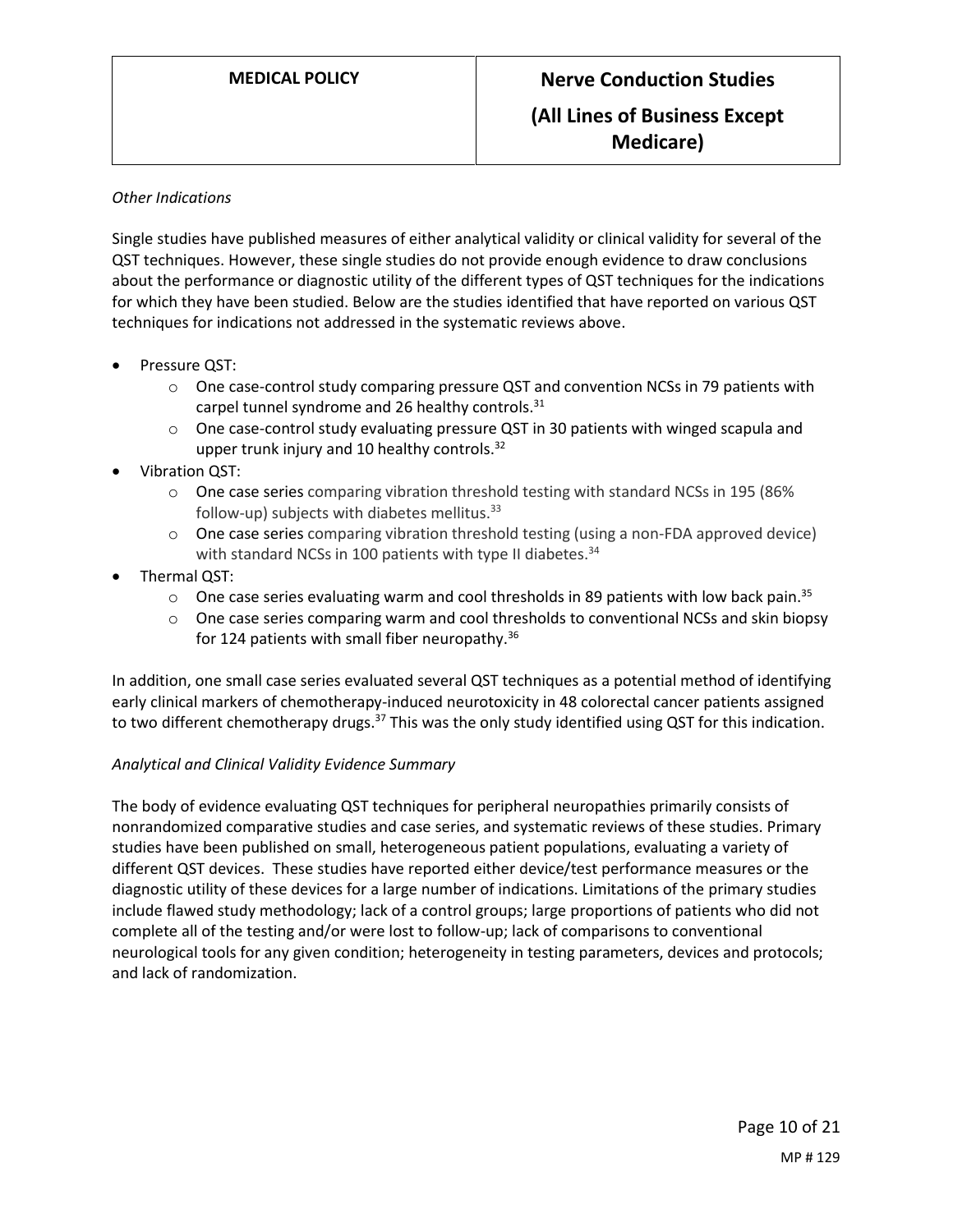#### Clinical Utility

#### *Predicting Response to Analgesic Treatment*

In 2011, Scott et al. published a small case series of 23 cancer patients that compared the ability of thermal QST to other conventional tests, to predict the ability of radiation therapy to reduce cancerinduced bone therapy.<sup>38</sup> However, the numbers of patients who experienced a change in thermal sensation after radiotherapy were too small to draw conclusions about the accuracy of thermal QST for predicting response to radiotherapy.

In 2013, Grosen et al. published the results of a systematic review that evaluated associations between QST findings from several different techniques and analgesic response, including 14 studies (six small RCTs of less than 140 individuals and eight cohort studies).<sup>39</sup> One RCT was conducted in healthy volunteers, nine observational cohort studies on surgical patients, and four studies on chronic pain patients. Study findings were not pooled due to significant heterogeneity. Only six of the nine studies on surgical patients reported a correlation between QST measurement and consumption of analgesics. However, the review did not report whether the correlation was for all, or only some, of the outcomes related to analgesic consumption. Of the four studies on chronic pain patients included in the review, only two studies reported a correlation between QST parameters and one or more analgesic response outcome. The reviewers concluded that the evidence was not sufficiently robust to determine whether QST parameters were predictive of response to analgesic treatment.

#### *Low Back Pain*

In 2016, Marcuzzi et al. published a systematic that evaluated pressure QST's prognostic ability to predict health outcomes for patients with acute or chronic low back pain (LBP), including three studies (out of 6408 references assessed).<sup>40</sup> All three studies included patients with LBP of various etiologies, thereby having heterogeneous patient populations within and between studies. Meta-analysis of pooled results was not possible due to significant heterogeneity between included studies. None of the included studies reported significant associations between the QST measures and LBP outcomes. The studies were determined to have high risk of bias, which may have compromised the validity of their reported results. The reviewers concluded that, "due to the paucity of available studies and the methodological shortcomings identified, it remains unknown whether QST measures are predictive of outcome in LBP."

#### *Post-Operative Pain*

In 2014, Ahmad et al. published a study that addressed how thermal QST might be used in practice to predict post-operative pain, including 124 prospectively recruited patients scheduled for gynecological surgery (abdominal myomectomy or hysterectomy). $41$  Preoperative heat and cold pain thresholds correlated significantly with 24-hour morphine consumption, specifically patients with initial thresholds above the median used more morphine (median, ≥19 mg, p=0.004). The authors stated that the findings could be used to stratify patients preoperatively based on their baseline thermal QST scores and to manage patients more or less aggressively, depending on their QST test findings. Since the study did not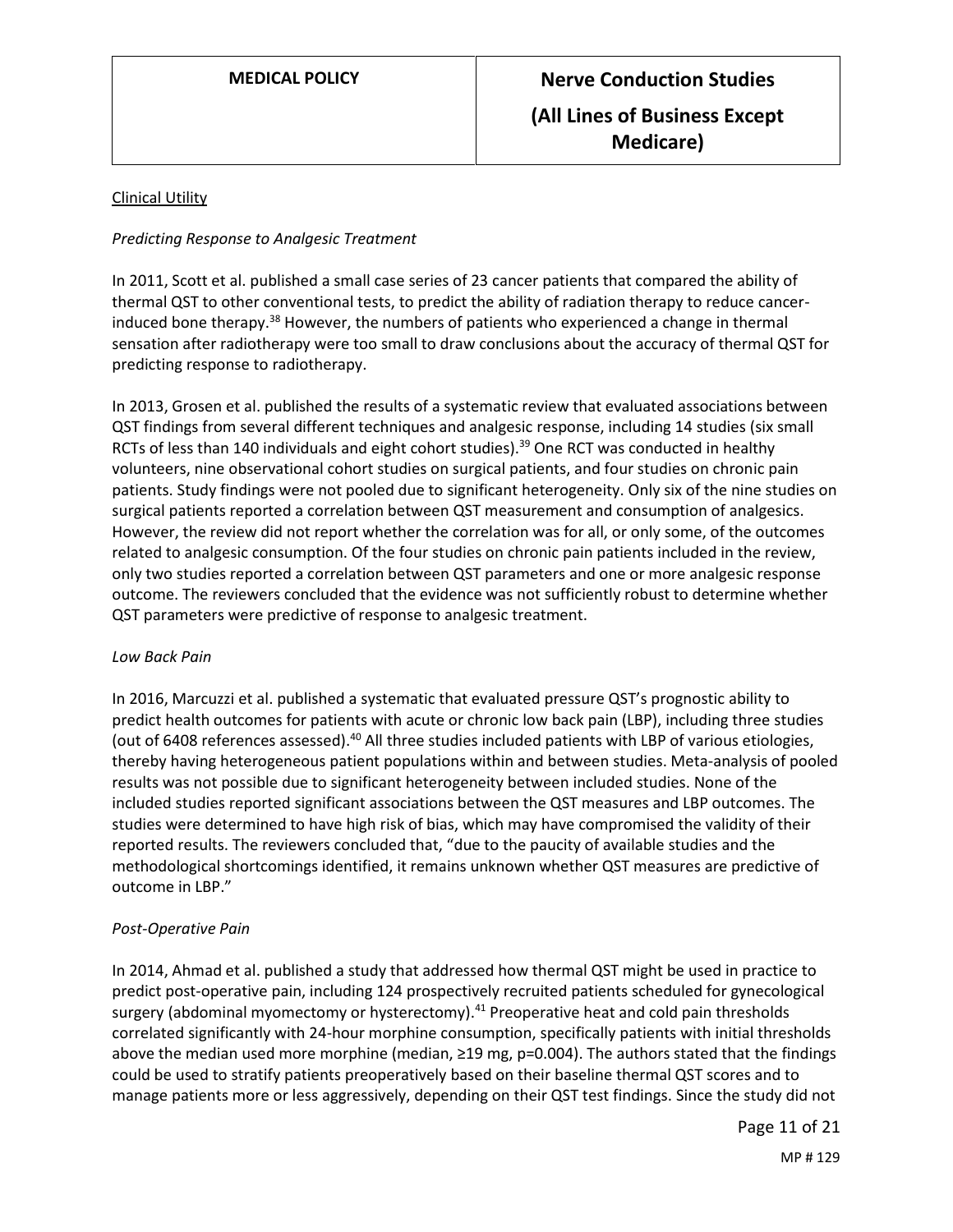prospectively manage patients and opioid administration was individualized; it is unclear how actual management would have differed if QST scores had been incorporated into the post-surgical management strategy. This study did not report on actual changes in management of these patients.

### *Musculoskeletal Disorders*

In 2019, Georgopoulos and colleagues conducted a systematic review and meta-analysis evaluating QST's capacity to predict outcomes for musculoskeletal pain, disability and negative affect among a range of musculoskeletal disorders.<sup>42</sup> Independent investigators systematically searched the literature through April 2018, identified eligible studies, assessed study quality, extracted data and pooled data. Investigators ultimately included 37 studies for review (32 prospective cohort studies and 5 RCTs) assessing 3,860 patients. Outcomes of interest included pain, disability and negative affect. Metaanalysis indicated that baseline QST predicted musculoskeletal pain (mean *r* = 0.31, 95% confidence interval (CI): 0.23-0.38, n = 1057) and disability (mean *r* = 0.30, 95% CI: 0.19-0.40, n = 290). Baseline modalities quantifying central mechanisms such as temporal summation and conditioned pain modulation were associated with follow-up pain (temporal summation: mean *r* = 0.37, 95% CI: 0.17- 0.54; conditioned pain modulation: mean *r* = 0.36, 95% CI: 0.20-0.50), whereas baseline mechanical threshold modalities were predictive of follow-up disability (mean *r* = 0.25, 95% CI: 0.03-0.45). Investigators concluded that, across multiple musculoskeletal conditions, baseline QST score was predictive of musculoskeletal pain and disability at follow-up. Study validity was limited by significant heterogeneity across included studies, and disparate findings relative to other meta-analyses conducted to date. Authors called for additional research inside and outside of musculoskeletal disorders to confirm findings, confirm the reliability of specific QST approaches and establish clinically meaningful thresholds in specific pathologies.

#### *Cancer Pain*

In 2019, Martland and colleagues conducted a systematic review evaluating QST's assessment of pain in people with cancer.<sup>43</sup> Independent investigators systematically searched the literature through January 2019, identified eligible studies, assessed study quality and extracted data. In total, 18 studies assessing various cancers were included for review. Sample size ranged from 12 to 129. Across all studies, 50% (9/18) reported sensory abnormities using thermal detection thresholds (cool and warm), 44% (8/18) reported abnormal mechanical detection thresholds using von-Frey filaments and 39% (7/18) found abnormal pinprick thresholds. Abnormal vibration and thermal pain (heat/cold) thresholds were each reported in a third of included studies. Investigators concluded that evidence was insufficient to characterize the phenotype of cancer pain using QST, and called for additional studies to validate individual test parameters from standardized QST protocols.

### *Clinical Utility Evidence Summary*

The studies evaluating various QST techniques as tools to measure patient prognosis or effects of painreducing therapies consist largely of case series. The evidence for any given indication is insufficient to draw conclusions regarding the potential clinical utility of any of the QST techniques currently being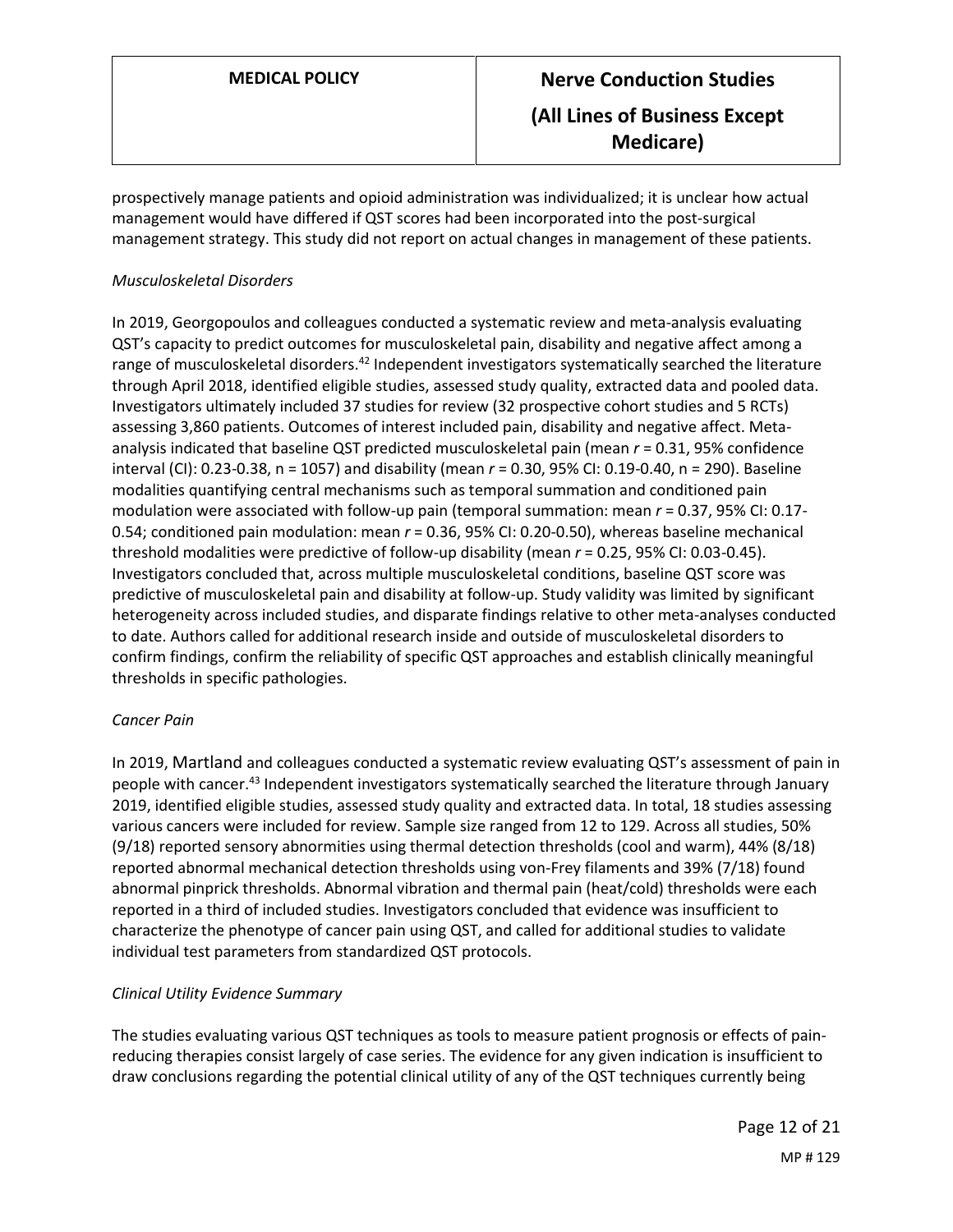evaluated. In addition, no studies were identified that reported that use of any method of QST testing resulted in actual changes in patient management for any indication.

#### **Sensory Nerve Conduction Threshold (SNCT) Testing**

#### Analytical and Clinical Validity

Sensory nerve conduction threshold (SNCT) testing has been investigated for a broad range of indications, including detection of peripheral neuropathies, carpal tunnel syndrome, spinal radiculopathy and many others. Single studies have published measures of either analytical or clinical validity for SNCT for these indications. In 2012, ECRI published a report that identified studies evaluating test performance or diagnostic utility of SNCT, listing over 25 indications, from atopic dermatitis to varicose vein surgery.<sup>10</sup>

Single studies that evaluated SNCT for various indications that were identified after the publication of the ECRI review are listed below.

- One case-control study evaluating SNCT in 48 patients with lumbar radiculopathy and 11 healthy controls.<sup>44</sup>
- One small case series of 40 patients with trigeminal nerve injuries.<sup>45</sup>
- One case series of 106 patients with neck pain. $46$

However, these single studies do not provide enough evidence to draw conclusions about test performance or diagnostic utility of SNCT for any indication.

#### Clinical Utility

No studies were identified reported on any measures of clinical utility, such as improved health outcomes and functional status in patients who underwent SNCT testing compared to those who underwent conventional nerve conduction testing or other tests conventionally used to evaluate or diagnose an indication. In addition, no studies were identified that relied on SNCT to guide patient management for any indication.

### **CLINICAL PRACTICE GUIDELINES**

#### Non-Automated Nerve Conduction Studies

#### *American Association of Neuromuscular and Electrodiagnostic Medicine (AANEM)*

In 2016, the AANEM updated their model policy for needle electromyography and nerve conduction studies, stating the following: $1$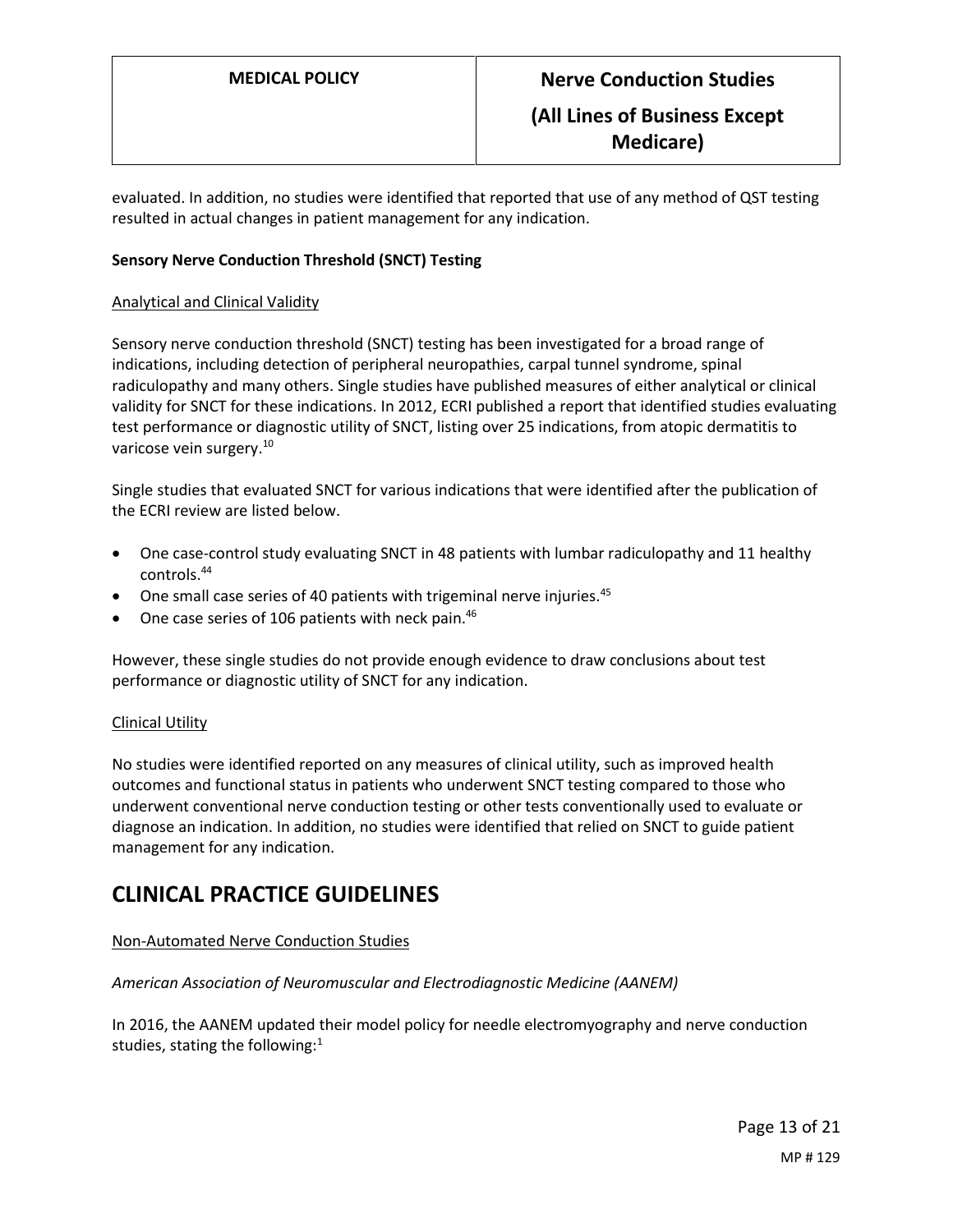"Screening testing for polyneuropathy of diabetes or end stage renal disease (ESRD) is **NOT covered**. Testing for the sole purpose of monitoring disease intensity or treatment efficacy in these two conditions is **not covered**."

In 2015 and 2017, the Professional Practice Committee of the AANEM developed the following recommendations as part of the American Board of Internal Medicine's (ABIM) Foundation Choosing Wisely<sup>®</sup> Initiative:<sup>47</sup>

 "Don't perform nerve conduction studies or electromyography for muscle pain in the absence of other abnormalities on examination or laboratory testing."

#### Automated Nerve Conduction Studies

#### *American Academy of Orthopaedic Surgeons (AAOS)*

In 2016, the AAOS published evidence-based clinical practice guidelines for carpel tunnel syndrome that stated that there was insufficient data on hand-held (automated) nerve conduction study devices to recommend for or against their use.<sup>48</sup> The guideline included one study of moderate quality, but excluded two additional studies due to poor quality.

#### *American Association of Neuromuscular and Electrodiagnostic Medicine (AANEM)*

In 2016, the AANEM updated their model policy for needle electromyography and nerve conduction studies, stating the following:<sup>1</sup>

"EDX [Electro diagnostic] testing with automated, noninvasive nerve conduction testing devices is considered **investigational and not medically necessary for all indications**, including as an alternative method of performing [conventional] NCSs."

#### Quantitative Sensory Testing

#### *American Association of Neuromuscular and Electrodiagnostic Medicine (AANEM)*

In 2016, the AANEM updated their model policy for needle electromyography and nerve conduction studies, stating the following: $1$ 

"Psychophysical measurements (electrical, vibratory or thermal perceptions), even though they may involve delivery of a stimulus, are **not covered**."

#### *American Academy of Neurology (AAN)*

In 2016, the AAN reaffirmed their 2003 evidence-based guideline on quantitative sensory testing, stating:<sup>49</sup>

"QST results **should not** be the sole criteria used to diagnose pathology. Because malingering

Page 14 of 21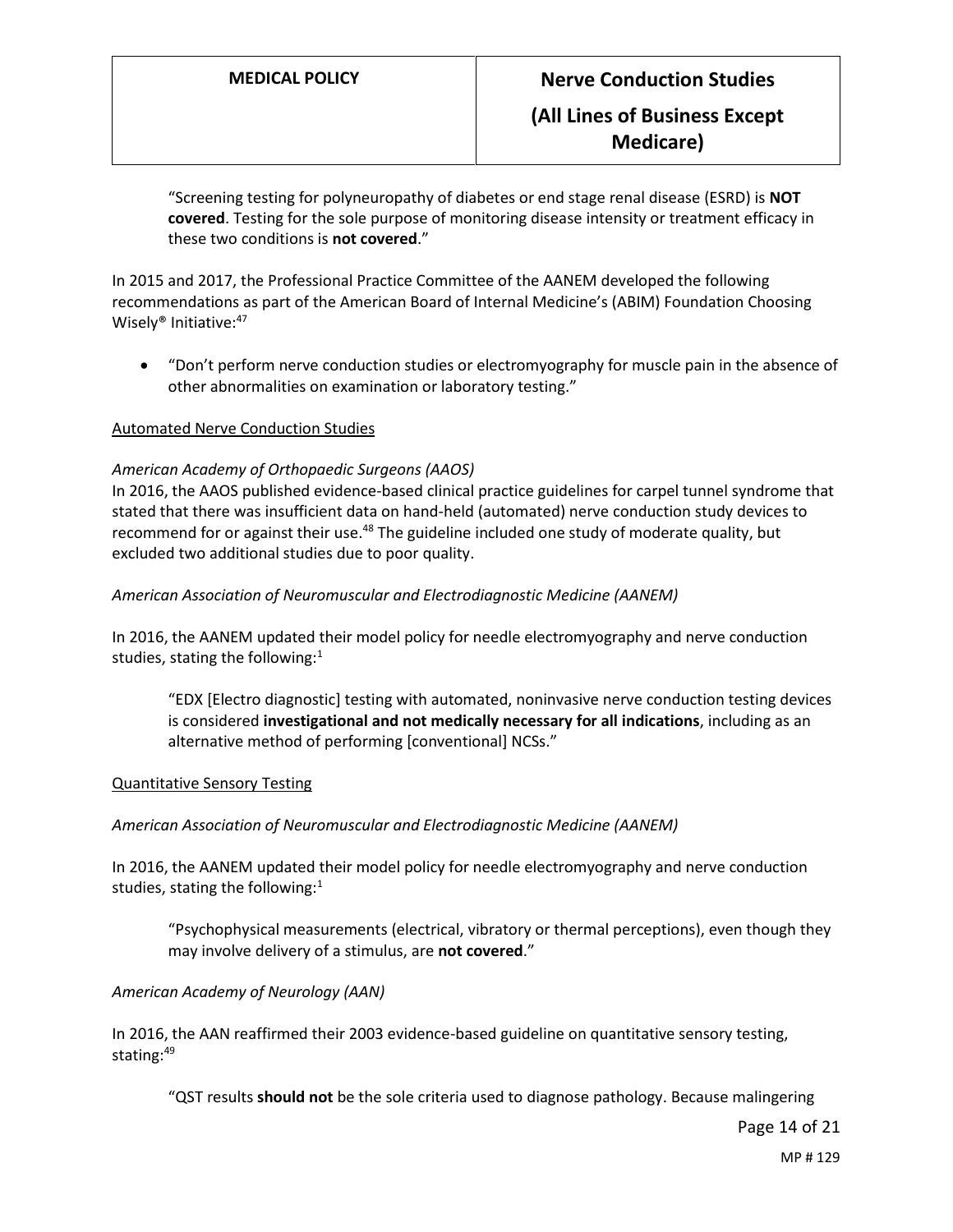**Medicare)**

and other nonorganic factors can influence the test results, QST is not currently useful for the purpose of resolving medicolegal matters. Well-designed studies comparing different QST devices and methodologies are needed and should include patients with abnormalities detected solely by QST."

Sensory Nerve Conduction Threshold (SNCT) Testing

*American Association of Neuromuscular and Electrodiagnostic Medicine (AANEM)*

In 2016, the AANEM updated their model policy for needle electromyography and nerve conduction studies, stating the following: $1$ 

"Current Perception Threshold/Sensory Nerve Conduction Threshold Test (sNCT) is **investigational** and **not covered**."

### <span id="page-14-0"></span>**POLICY SUMMARY**

#### Non-Automated Nerve Conduction Studies

There is sufficient evidence that conventional (non-automated) nerve conduction studies are necessary for the diagnosis of peripheral neuropathies. However, the use of these devices for the purposes of screening asymptomatic individuals for peripheral neuropathies, or for monitoring disease intensity or treatment efficacy in peripheral neuropathies, is not supported by current evidence-based clinical practice guidelines. Therefore, non-automated nerve conduction studies may be considered medically necessary and covered for the clinical diagnosis of peripheral nervous system disorders. The use of these devices for the purposes of screening asymptomatic individuals or for monitoring disease intensity or treatment efficacy is considered not medically necessary and not covered.

There is not enough research to know if non-automated nerve conduction improves overall health outcomes for conditions other than peripheral nervous system disorders. No clinical practice guidelines based on research were identified recommending this as a diagnostic tool for other indications. Therefore, the use of non-automated nerve conduction studies for indications other than peripheral nervous system disorders is considered investigational and not covered.

#### Automated Nerve Conduction Evidence Summary

There is insufficient evidence to show that automated nerve conduction testing devices are valid tools to diagnose peripheral neuropathies. In addition, there is a paucity of evidence on if the use of these devices alters management or improves patient outcomes. Clinical practice guidelines agree that there is insufficient evidence to recommend either for or against the use of automated nerve conduction testing. Therefore, the use of automated nerve conduction testing devices is considered investigational and not covered for any indication.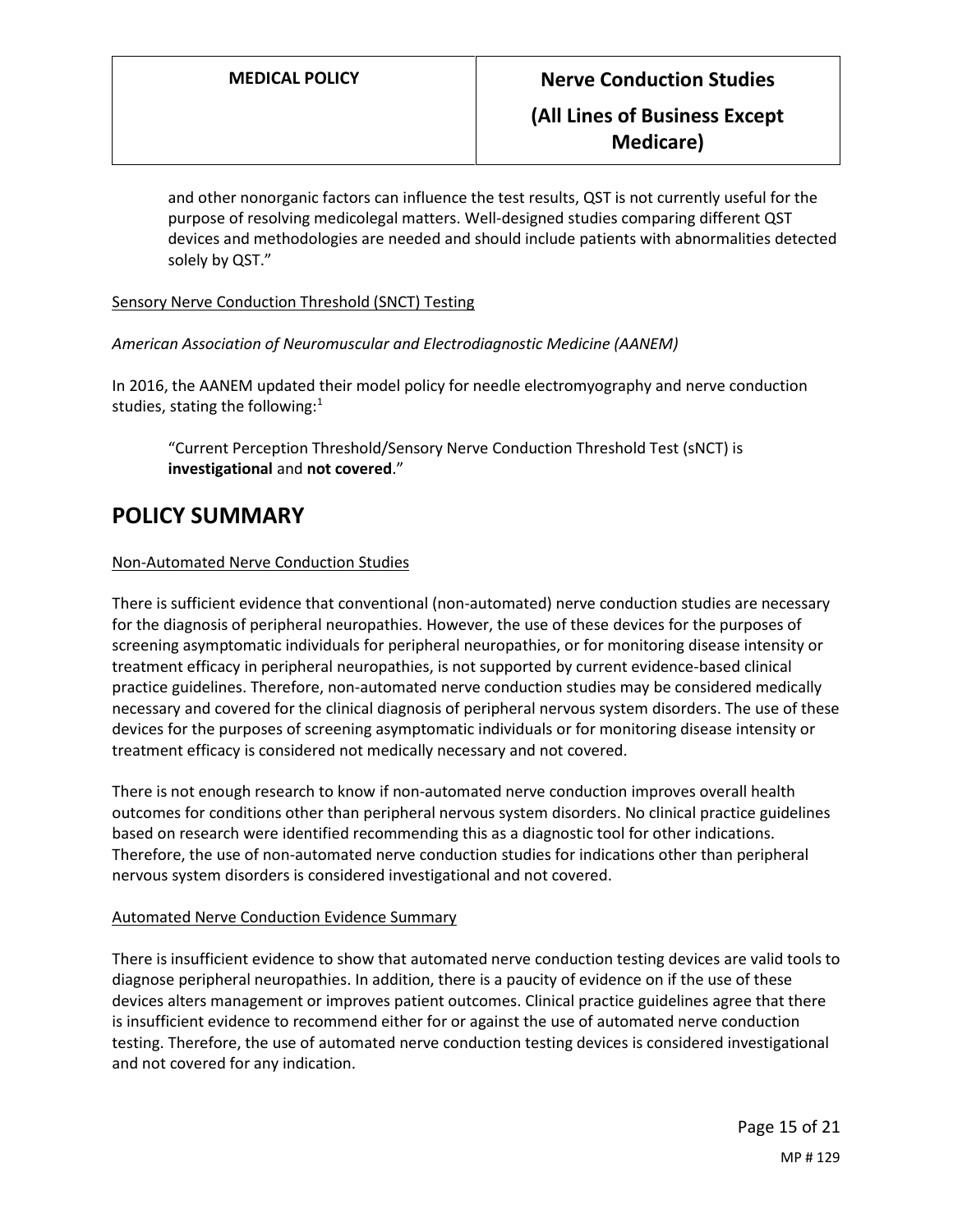#### Quantitative Threshold Testing

There is insufficient evidence of diagnostic utility for the use of any given type of QST (e.g., pressure, thermal, vibrational) for any indication. In addition, no studies were identified that reported that use of any method of QST testing resulted in actual changes in patient management for any indication. Lastly, current clinical practice guidelines agree that QST should not be used to diagnose of evaluated any condition, due to its subjective nature and other significant limitation. Therefore, the use of quantitative sensory testing is considered investigational and not covered for any indication.

#### Sensory Nerve Conduction Threshold (SNCT) Testing

There is insufficient evidence to draw conclusions regarding diagnostic utility of SNCT for any indication. In addition, no studies were identified which reported on whether the results of SNCT testing led to changes in patient management or improved patient health outcomes such as functional status. Lastly, current clinical practice guidelines recommend against the use of SNCT testing. Therefore, the use of sensory nerve conduction threshold testing is considered investigational and not covered for any indication.

### **INSTRUCTIONS FOR USE**

Company Medical Policies serve as guidance for the administration of plan benefits. Medical policies do not constitute medical advice nor a guarantee of coverage. Company Medical Policies are reviewed annually and are based upon published, peer-reviewed scientific evidence and evidence-based clinical practice guidelines that are available as of the last policy update. The Companies reserve the right to determine the application of Medical Policies and make revisions to Medical Policies at any time. Providers will be given at least 60-days' notice of policy changes that are restrictive in nature.

The scope and availability of all plan benefits are determined in accordance with the applicable coverage agreement. Any conflict or variance between the terms of the coverage agreement and Company Medical Policy will be resolved in favor of the coverage agreement.

### **REGULATORY STATUS**

### United States Food & Drug Administration (FDA)

Many devices marketed for the investigational nerve studies addressed in this policy have received FDA clearance through the 510(k) clearance process, which does not require data regarding clinical efficacy for approval. Examples of these devices are listed below.

Automated NCS devices with FDA-approval include, but are not limited to:

- NC-stat® (1998) and NC-stat® DPN-Check™ devices (NeuroMetrix, Inc.)
- Virtual Medical Systems VT3000 (Scientific Imaging, Inc.)(2005)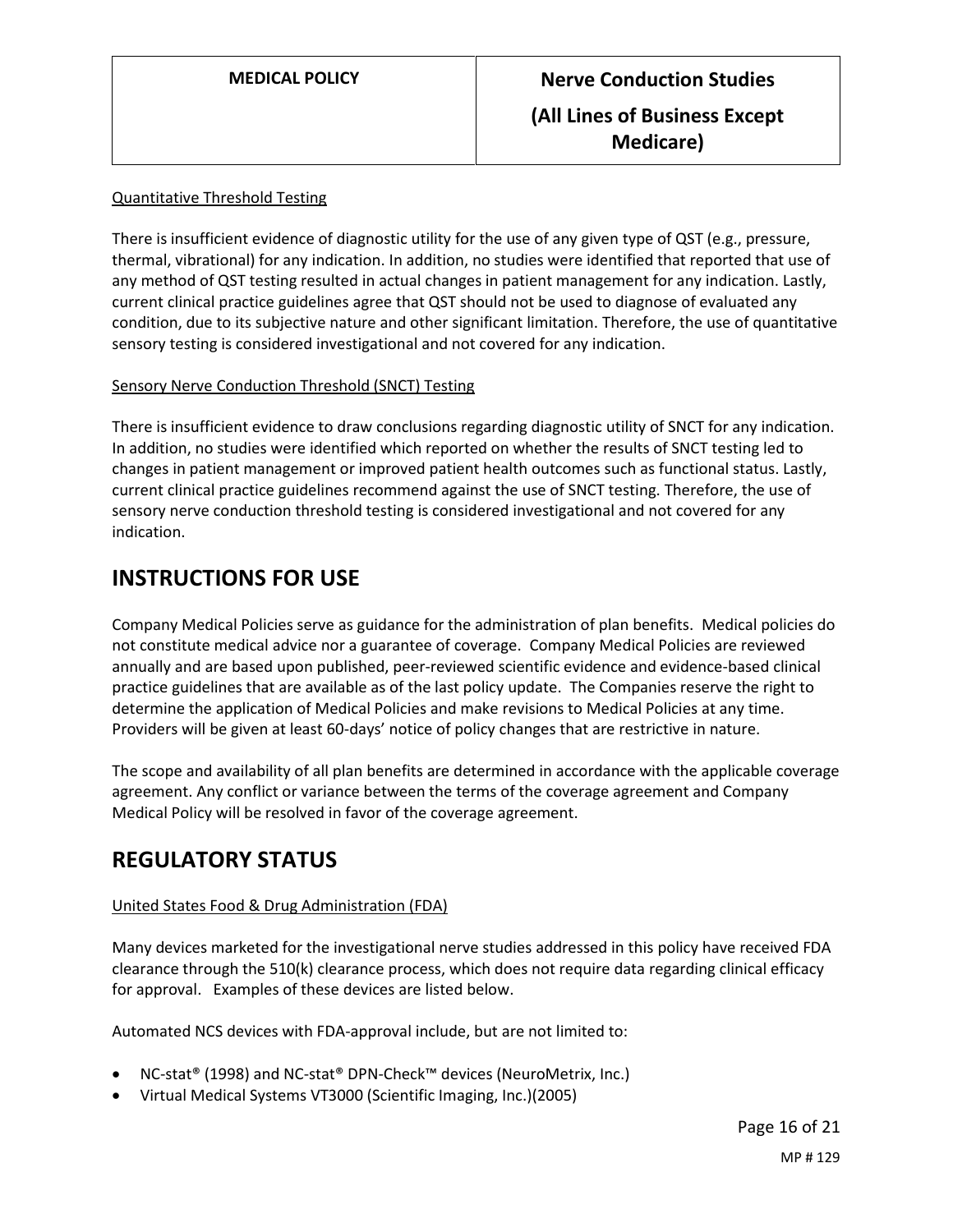### **(All Lines of Business Except Medicare)**

- XLTEK Neuropath (Excel- Tech Ltd.) (2006) NOTE: this device has been approved for the same indications as the NC-stat® devices.
- Brevio (Neurotron Medical, Inc.)(2007)
- NeuroMetrix ADVANCE <sup>™</sup> (NeuroMetrix, Inc.)(2008)

Quantitative sensory testing devices with FDA-approval include, but are not limited to: $<sup>7</sup>$ </sup>

- Case IV Computer-Aided Sensory Evaluator (WR Medical Electronics Co.)
- Thermal Sensory Analyzer (TSA)-2001 (Medoc Corp.)
- NK Pressure Specified Sensory Device (NK Biotechnical Engineering Co.)
- TCD Neuropathy Star (JCM Management & Planning Co.)
- VSA-3000 Vibratory Sensory Analyzer (Eare Consulting Service)
- Vibration Perception Threshold (VPT) Meter (Xilas Medical Inc.)

Sensory nerve conduction threshold testing devices with FDA-approval include, but are not limited to:

- Neurometer (Neurotron, Inc.)
- Neural-Scan (formerly known by the name Medi-Dx 7000) (PainDx, Inc.)

#### Mental Health Parity Statement

Coverage decisions are made on the basis of individualized determinations of medical necessity and the experimental or investigational character of the treatment in the individual case. In cases where medical necessity is not established by policy for specific treatment modalities, evidence not previously considered regarding the efficacy of the modality that is presented shall be given consideration to determine if the policy represents current standards of care.

### **REFERENCES**

- 1. American Association of Neuromuscular and Electrodiagnostic Medicine (AANEM). Model Policy for Needle Electromyography and Nerve Conduction Studies. Published: February 2010. Updated and re-approved January 2016. [https://www.aanem.org/getmedia/65934187-d91e-](https://www.aanem.org/getmedia/65934187-d91e-4336-9f3c-50522449e565/Model-Policy.pdf)[4336-9f3c-50522449e565/Model-Policy.pdf.](https://www.aanem.org/getmedia/65934187-d91e-4336-9f3c-50522449e565/Model-Policy.pdf) Accessed 04/05/2021.
- 2. U.S. Food & Drug Administration (FDA) | 510(k) Database | NC-STAT nerve conduction velocity measurement device (NEUROMETRIX, INC.)(K982359). [https://www.accessdata.fda.gov/scripts/cdrh/cfdocs/cfPMN/pmn.cfm?ID=K982359.](https://www.accessdata.fda.gov/scripts/cdrh/cfdocs/cfPMN/pmn.cfm?ID=K982359) Accessed 04/05/2021.
- 3. Pafili K, Maltezos E, Papanas N. NC-stat for the diagnosis of diabetic polyneuropathy. *Expert review of medical devices.* 2017;14(4):251-254. <https://www.tandfonline.com/doi/full/10.1080/17434440.2017.1305266>
- 4. Sharma S, Vas PR, Rayman G. Assessment of diabetic neuropathy using a point-of-care nerve conduction device shows significant associations with the LDIFLARE method and clinical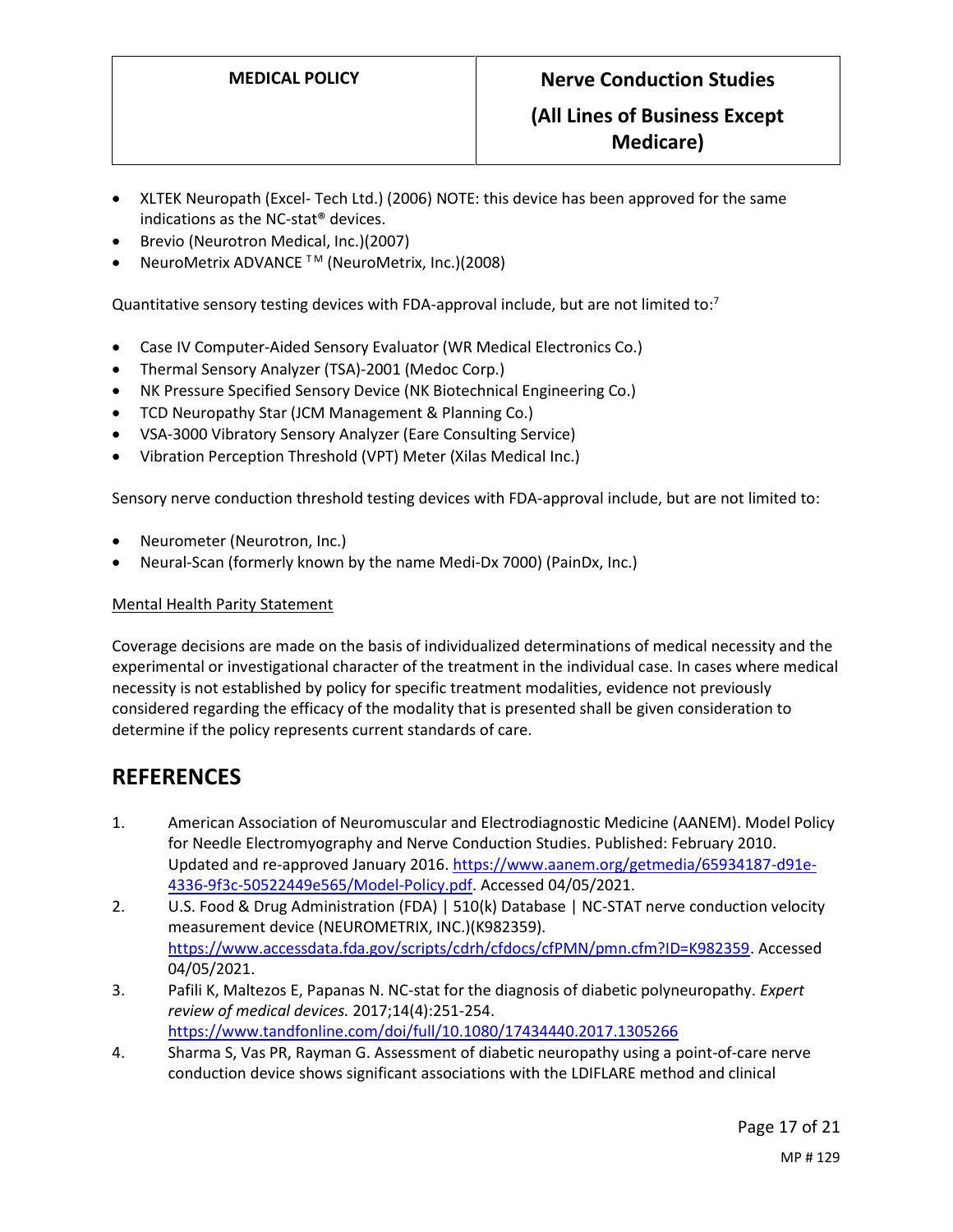**Medicare)**

neuropathy scoring. *Journal of diabetes science and technology.* 2015;9(1):123-131. <https://www.ncbi.nlm.nih.gov/pubmed/25231114>

- 5. Kong X, Gozani SN, Hayes MT, Weinberg DH. NC-stat sensory nerve conduction studies in the median and ulnar nerves of symptomatic patients. *Clin Neurophysiol.* 2006;117(2):405-413. <https://www.ncbi.nlm.nih.gov/pubmed/16403673>
- 6. Killian JM, Foreman PJ. Clinical utility of dorsal sural nerve conduction studies. *Muscle Nerve.*  2001;24(6):817-820[. https://www.ncbi.nlm.nih.gov/pubmed/11360266](https://www.ncbi.nlm.nih.gov/pubmed/11360266)
- 7. Hayes Inc. Quantitative Sensory Testing for the Diagnosis of Lower Extremity Peripheral Neuropathy[. https://evidence.hayesinc.com/report/dir.quantitative2939.](https://evidence.hayesinc.com/report/dir.quantitative2939) Published 2014 (reviewed 2018; archived 2019). Accessed last: 2/25/2020.
- 8. Pavlakovic G, Petzke F. The role of quantitative sensory testing in the evaluation of musculoskeletal pain conditions. *Curr Rheumatol Rep.* 2010;12(6):455-461. <https://www.ncbi.nlm.nih.gov/pubmed/20857243>
- 9. Backonja MM, Walk D, Edwards RR, et al. Quantitative sensory testing in measurement of neuropathic pain phenomena and other sensory abnormalities. *Clin J Pain.* 2009;25(7):641-647. <https://www.ncbi.nlm.nih.gov/pubmed/19692807>
- 10. ECRI Institute. Quantitative SensoryTesting for Measuring Sensory Stimulation. Published: March 2012[. https://www.ecri.org/components/Hotline/Resources/IssueFiles/7615.pdf.](https://www.ecri.org/components/Hotline/Resources/IssueFiles/7615.pdf) Published 2012. Accessed 04/05/2021.
- 11. Dale AM, Agboola F, Yun A, Zeringue A, Al-Lozi MT, Evanoff B. Comparison of automated versus traditional nerve conduction study methods for median nerve testing in a general worker population. *PM & R : the journal of injury, function, and rehabilitation.* 2015;7(3):276-282. <https://www.ncbi.nlm.nih.gov/pubmed/25463687>
- 12. Armstrong TN, Dale AM, Al-Lozi MT, Franzblau A, Evanoff BA. Median and ulnar nerve conduction studies at the wrist: criterion validity of the NC-stat automated device. *Journal of occupational and environmental medicine.* 2008;50(7):758-764. <https://www.ncbi.nlm.nih.gov/pubmed/18617831>
- 13. Bourke HE, Read J, Kampa R, Hearnden A, Davey PA. Clinic-based nerve conduction studies reduce time to surgery and are cost effective: a comparison with formal electrophysiological testing. *Ann R Coll Surg Engl.* 2011;93(3):236-240. <https://www.ncbi.nlm.nih.gov/pubmed/21477439>
- 14. Leffler CT, Gozani SN, Cros D. Median neuropathy at the wrist: diagnostic utility of clinical findings and an automated electrodiagnostic device. *Journal of occupational and environmental medicine.* 2000;42(4):398-409.<https://www.ncbi.nlm.nih.gov/pubmed/10774509>
- 15. Rotman MB, Enkvetchakul BV, Megerian JT, Gozani SN. Time course and predictors of median nerve conduction after carpal tunnel release. *The Journal of hand surgery.* 2004;29(3):367-372. <https://www.ncbi.nlm.nih.gov/pubmed/15140473>
- 16. Perkins BA, Grewal J, Ng E, Ngo M, Bril V. Validation of a novel point-of-care nerve conduction device for the detection of diabetic sensorimotor polyneuropathy. *Diabetes care.*  2006;29(9):2023-2027.<https://www.ncbi.nlm.nih.gov/pubmed/16936147>
- 17. Perkins BA, Orszag A, Grewal J, Ng E, Ngo M, Bril V. Multi-site testing with a point-of-care nerve conduction device can be used in an algorithm to diagnose diabetic sensorimotor polyneuropathy. *Diabetes care.* 2008;31(3):522-524. <https://www.ncbi.nlm.nih.gov/pubmed/18070992>

Page 18 of 21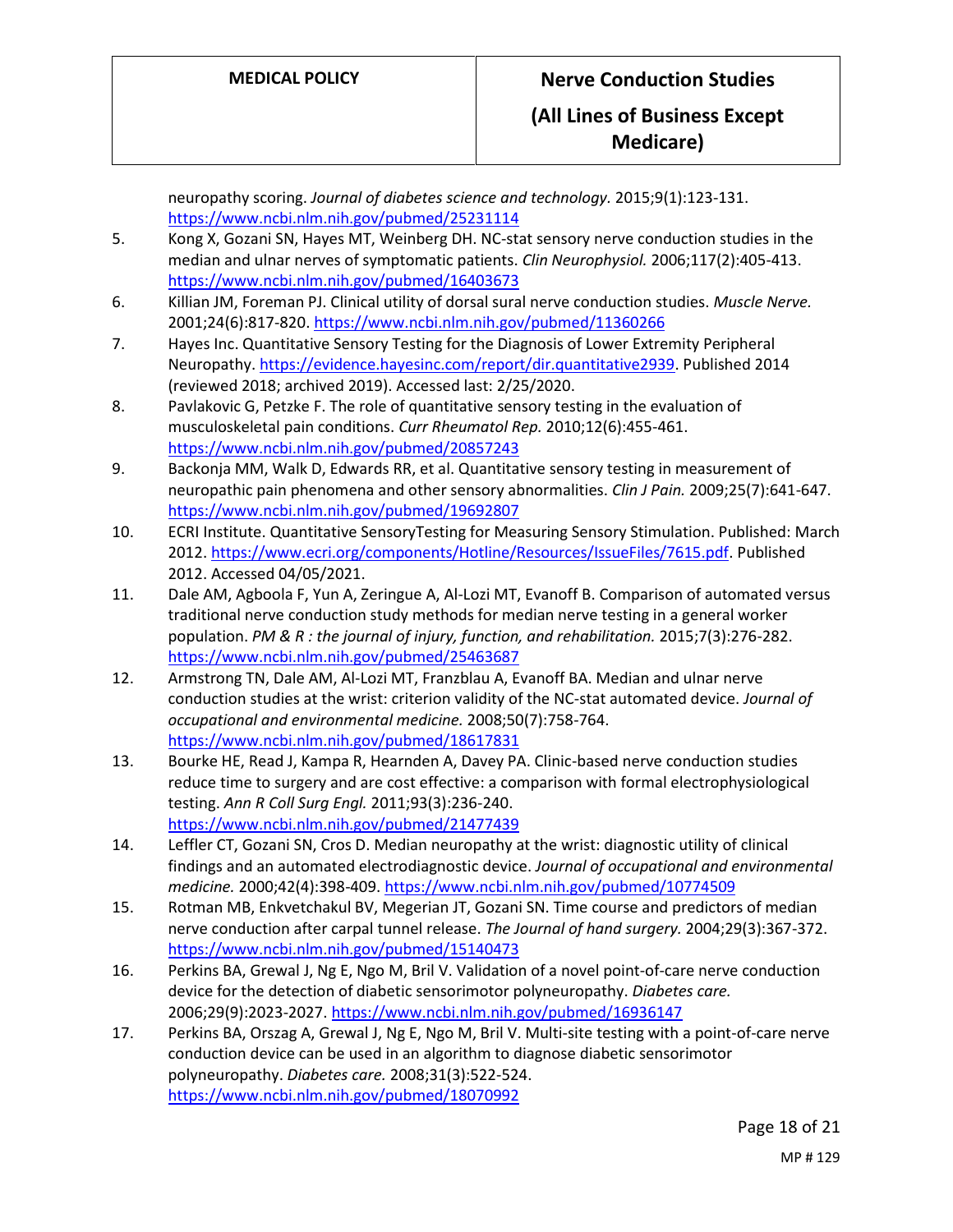# **MEDICAL POLICY Nerve Conduction Studies**

### **(All Lines of Business Except Medicare)**

- 18. Vogt EC, Oksnes M, Suleiman F, et al. Assessment of diabetic polyneuropathy in Zanzibar: Comparison between traditional methods and an automated point-of-care nerve conduction device. *Journal of clinical & translational endocrinology.* 2017;10:9-14. <https://www.ncbi.nlm.nih.gov/pubmed/29204366>
- 19. Chatzikosma G, Pafili K, Demetriou M, Vadikolias K, Maltezos E, Papanas N. Evaluation of sural nerve automated nerve conduction study in the diagnosis of peripheral neuropathy in patients with type 2 diabetes mellitus. *Arch Med Sci.* 2016;12(2):390-393. <https://www.ncbi.nlm.nih.gov/pubmed/27186185>
- 20. Brown JJ, Pribesh SL, Baskette KG, Vinik AI, Colberg SR. A Comparison of Screening Tools for the Early Detection of Peripheral Neuropathy in Adults with and without Type 2 Diabetes. *Journal of diabetes research.* 2017;2017:1467213[. https://www.ncbi.nlm.nih.gov/pubmed/29250555](https://www.ncbi.nlm.nih.gov/pubmed/29250555)
- 21. Scarr D, Lovblom LE, Cardinez N, et al. Validity of a point-of-care nerve conduction device for polyneuropathy identification in older adults with diabetes: Results from the Canadian Study of Longevity in Type 1 Diabetes. *PloS one.* 2018;13(4):e0196647. <https://www.ncbi.nlm.nih.gov/pubmed/29709021>
- 22. Pambianco G, Costacou T, Strotmeyer E, Orchard TJ. The assessment of clinical distal symmetric polyneuropathy in type 1 diabetes: a comparison of methodologies from the Pittsburgh Epidemiology of Diabetes Complications Cohort. *Diabetes Res Clin Pract.* 2011;92(2):280-287. <https://www.ncbi.nlm.nih.gov/pubmed/21411172>
- 23. Fisher MA, Bajwa R, Somashekar KN. Routine electrodiagnosis and a multiparameter technique in lumbosacral radiculopathies. *Acta neurologica Scandinavica.* 2008;118(2):99-105. <https://www.ncbi.nlm.nih.gov/pubmed/18355396>
- 24. Wagenaar I, Post E, Brandsma W, et al. Early detection of neuropathy in leprosy: a comparison of five tests for field settings. *Infectious diseases of poverty.* 2017;6(1):115. <https://www.ncbi.nlm.nih.gov/pubmed/28859682>
- 25. Jabre JF, Salzsieder BT, Gnemi KE. Criterion validity of the NC-stat automated nerve conduction measurement instrument. *Physiological measurement.* 2007;28(1):95-104. <https://www.ncbi.nlm.nih.gov/pubmed/17151423>
- 26. Schmidt K, Chinea NM, Sorenson EJ, Strommen JA, Boon AJ. Accuracy of diagnoses delivered by an automated hand-held nerve conduction device in comparison to standard electrophysiological testing in patients with unilateral leg symptoms. *Muscle Nerve.*  2011;43(1):9-13.<https://www.ncbi.nlm.nih.gov/pubmed/21108323>
- 27. Matsuoka A, Mitsuma A, Maeda O, et al. Quantitative assessment of chemotherapy-induced peripheral neurotoxicity using a point-of-care nerve conduction device. *Cancer science.*  2016;107(10):1453-1457.<https://www.ncbi.nlm.nih.gov/pubmed/27412083>
- 28. Nahman-Averbuch H, Shefi T, Schneider VJ, 2nd, et al. Quantitative sensory testing in patients with migraine: a systematic review and meta-analysis. *Pain.* 2018;159(7):1202-1223.
- 29. Moloney NA, Hall TM, Doody CM. Reliability of thermal quantitative sensory testing: a systematic review. *J Rehabil Res Dev.* 2012;49(2):191-207. <https://www.ncbi.nlm.nih.gov/pubmed/22773522>
- 30. Hubscher M, Moloney N, Leaver A, Rebbeck T, McAuley JH, Refshauge KM. Relationship between quantitative sensory testing and pain or disability in people with spinal pain-a systematic review and meta-analysis. *Pain.* 2013;154(9):1497-1504. <https://www.ncbi.nlm.nih.gov/pubmed/23711482>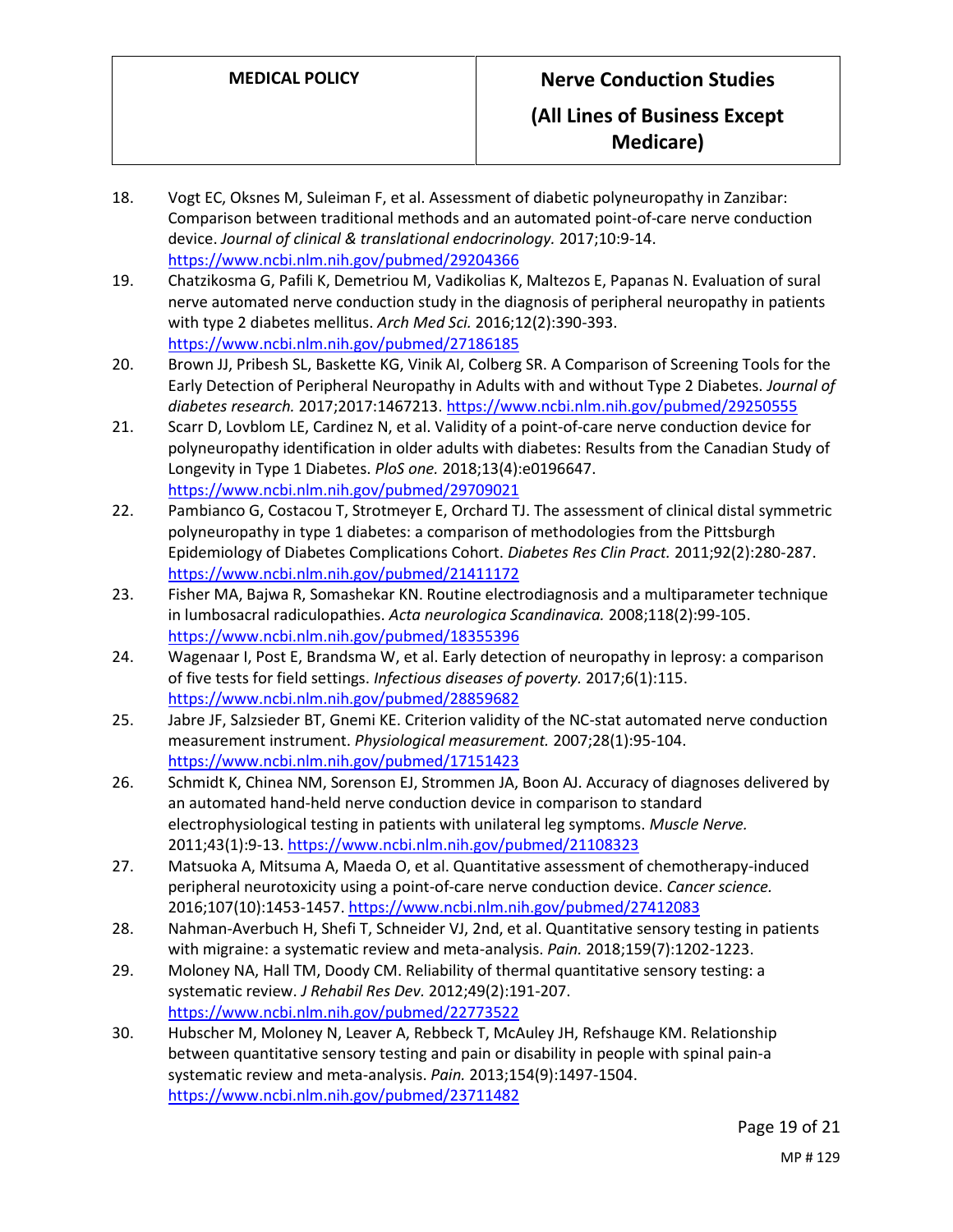## **Medicare)**

- 31. Weber RA, Schuchmann JA, Albers JH, Ortiz J. A prospective blinded evaluation of nerve conduction velocity versus Pressure-Specified Sensory Testing in carpal tunnel syndrome. *Ann Plast Surg.* 2000;45(3):252-257.<https://www.ncbi.nlm.nih.gov/pubmed/10987525>
- 32. Nath RK, Bowen ME, Eichhorn MG. Pressure-specified sensory device versus electrodiagnostic testing in brachial plexus upper trunk injury. *J Reconstr Microsurg.* 2010;26(4):235-242. <https://www.ncbi.nlm.nih.gov/pubmed/20143301>
- 33. Kincaid JC, Price KL, Jimenez MC, Skljarevski V. Correlation of vibratory quantitative sensory testing and nerve conduction studies in patients with diabetes. *Muscle Nerve.* 2007;36(6):821- 827.<https://www.ncbi.nlm.nih.gov/pubmed/17683081>
- 34. Mythili A, Kumar KD, Subrahmanyam KA, Venkateswarlu K, Butchi RG. A Comparative study of examination scores and quantitative sensory testing in diagnosis of diabetic polyneuropathy. *Int J Diabetes Dev Ctries.* 2010;30(1):43-48.<https://www.ncbi.nlm.nih.gov/pubmed/20431806>
- 35. Vuilleumier PH, Biurrun Manresa JA, Ghamri Y, et al. Reliability of Quantitative Sensory Tests in a Low Back Pain Population. *Reg Anesth Pain Med.* 2015;40(6):665-673. <https://www.ncbi.nlm.nih.gov/pubmed/26222349>
- 36. Devigili G, Tugnoli V, Penza P, et al. The diagnostic criteria for small fibre neuropathy: from symptoms to neuropathology. *Brain.* 2008;131(Pt 7):1912-1925. <https://www.ncbi.nlm.nih.gov/pubmed/18524793>
- 37. Attal N, Bouhassira D, Gautron M, et al. Thermal hyperalgesia as a marker of oxaliplatin neurotoxicity: a prospective quantified sensory assessment study. *Pain.* 2009;144(3):245-252. <https://www.ncbi.nlm.nih.gov/pubmed/19457614>
- 38. Scott AC, McConnell S, Laird B, Colvin L, Fallon M. Quantitative Sensory Testing to assess the sensory characteristics of cancer-induced bone pain after radiotherapy and potential clinical biomarkers of response. *European journal of pain (London, England).* 2012;16(1):123-133. <https://www.ncbi.nlm.nih.gov/pubmed/21658980>
- 39. Grosen K, Fischer IW, Olesen AE, Drewes AM. Can quantitative sensory testing predict responses to analgesic treatment? *European journal of pain (London, England).* 2013;17(9):1267-1280. <https://onlinelibrary.wiley.com/doi/epdf/10.1002/j.1532-2149.2013.00330.x>
- 40. Marcuzzi A, Dean CM, Wrigley PJ, Chakiath RJ, Hush JM. Prognostic value of quantitative sensory testing in low back pain: a systematic review of the literature. *Journal of pain research.*  2016;9:599-607.<https://www.ncbi.nlm.nih.gov/pmc/articles/PMC5019427/>
- 41. Ahmad S, De Oliveira GS, Jr., Bialek JM, McCarthy RJ. Thermal quantitative sensory testing to predict postoperative pain outcomes following gynecologic surgery. *Pain Med.* 2014;15(5):857- 864.<https://www.ncbi.nlm.nih.gov/pubmed/24517836>
- 42. Georgopoulos V, Akin-Akinyosoye K, Zhang W, McWilliams DF, Hendrick P, Walsh DA. Quantitative sensory testing and predicting outcomes for musculoskeletal pain, disability, and negative affect: a systematic review and meta-analysis. *Pain.* 2019;160(9):1920-1932.
- 43. Martland ME, Rashidi AS, Bennett MI, et al. The use of quantitative sensory testing in cancer pain assessment: A systematic review. *European journal of pain (London, England).* 2019.
- 44. Yamashita T, Kanaya K, Sekine M, Takebayashi T, Kawaguchi S, Katahira G. A quantitative analysis of sensory function in lumbar radiculopathy using current perception threshold testing. *Spine (Phila Pa 1976).* 2002;27(14):1567-1570. <https://www.ncbi.nlm.nih.gov/pubmed/12131719>

Page 20 of 21 MP # 129